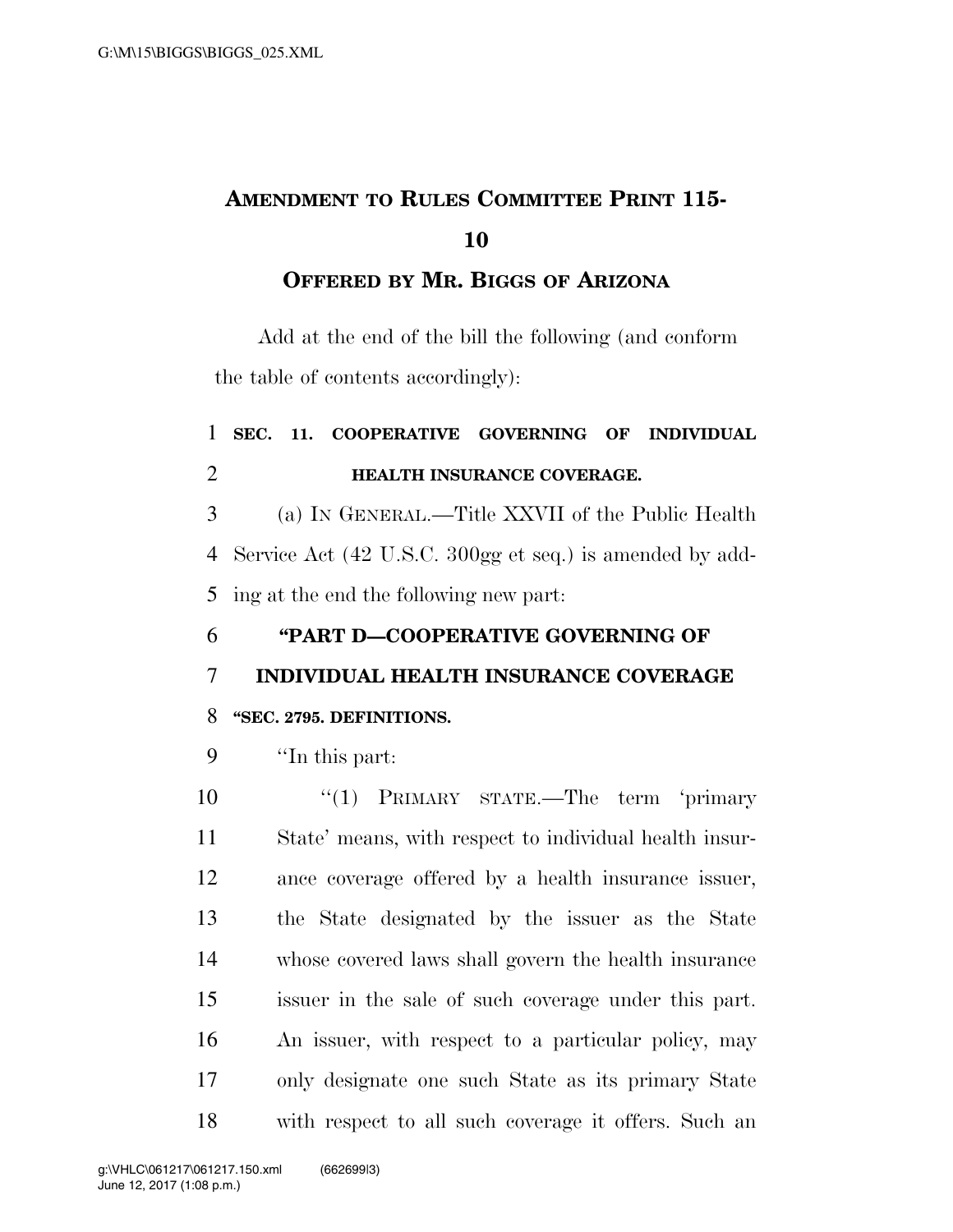$\mathfrak{D}$ 

 issuer may not change the designated primary State with respect to individual health insurance coverage once the policy is issued, except that such a change may be made upon renewal of the policy. With re- spect to such designated State, the issuer is deemed to be doing business in that State.

7 "(2) SECONDARY STATE.—The term 'secondary State' means, with respect to individual health insur- ance coverage offered by a health insurance issuer, any State that is not the primary State. In the case of a health insurance issuer that is selling a policy in, or to a resident of, a secondary State, the issuer is deemed to be doing business in that secondary State.

 ''(3) HEALTH INSURANCE ISSUER.—The term 'health insurance issuer' has the meaning given such 17 term in section  $2791(b)(2)$ , except that such an issuer must be licensed in the primary State and be qualified to sell individual health insurance coverage in that State.

21 "(4) INDIVIDUAL HEALTH INSURANCE COV- ERAGE.—The term 'individual health insurance cov- erage' means health insurance coverage offered in the individual market, as defined in section  $25 \qquad 2791(e)(1).$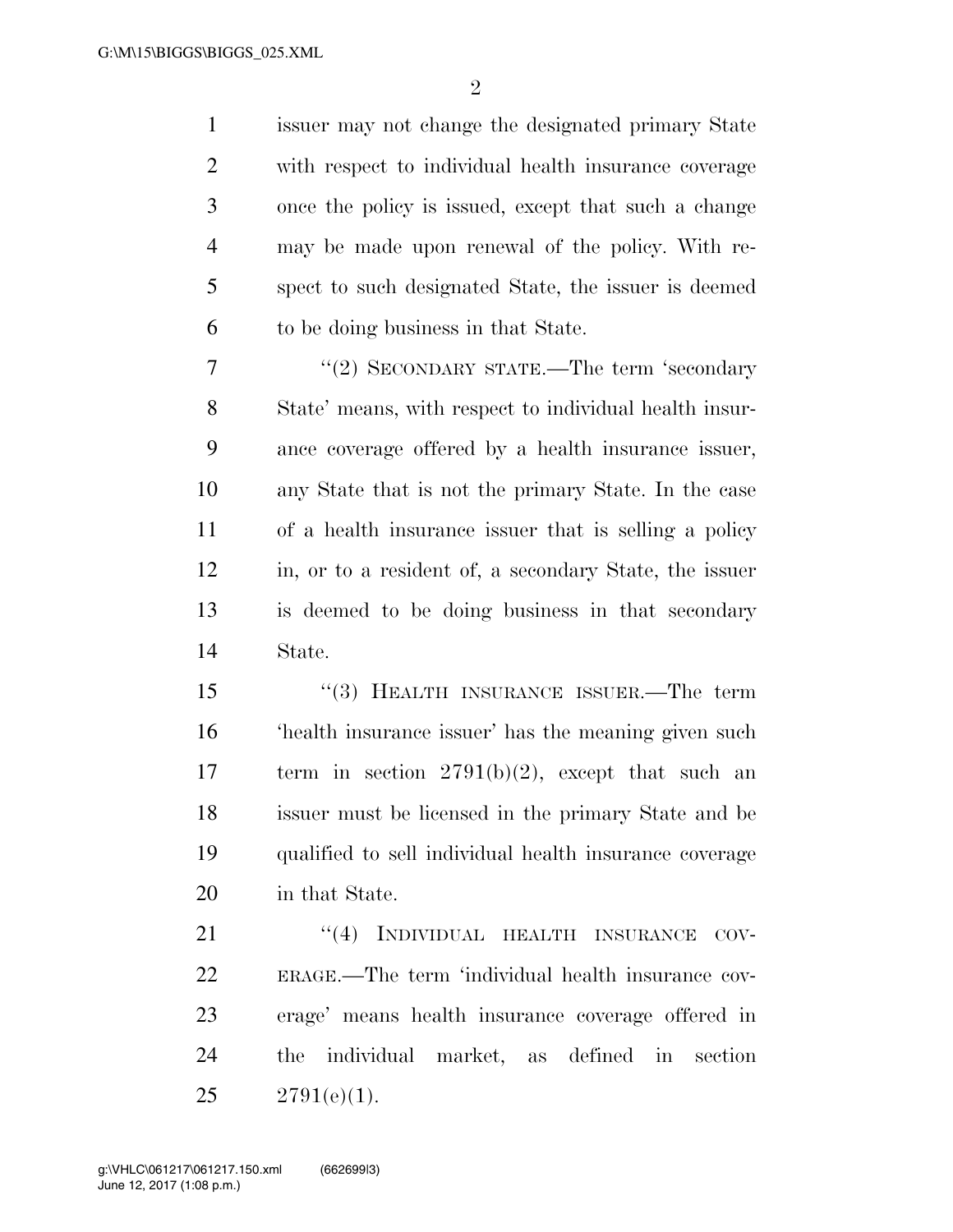| $\mathbf{1}$   | $\cdot\cdot$ (5) APPLICABLE STATE AUTHORITY.—The       |
|----------------|--------------------------------------------------------|
| $\overline{2}$ | term 'applicable State authority' means, with respect  |
| 3              | to a health insurance issuer in a State, the State in- |
| $\overline{4}$ | surance commissioner or official or officials des-     |
| 5              | ignated by the State to enforce the requirements of    |
| 6              | this title for the State with respect to the issuer.   |
| 7              | "(6) HAZARDOUS FINANCIAL CONDITION.—The                |
| 8              | term 'hazardous financial condition' means that,       |
| 9              | based on its present or reasonably anticipated finan-  |
| 10             | cial condition, a health insurance issuer is unlikely  |
| 11             | to be able—                                            |
| 12             | "(A) to meet obligations to policyholders              |
| 13             | with respect to known claims and reasonably            |
| 14             | anticipated claims; or                                 |
| 15             | "(B) to pay other obligations in the normal            |
| 16             | course of business.                                    |
| 17             | $``(7)$ COVERED LAWS.—                                 |
| 18             | "(A) IN GENERAL.—The term 'covered                     |
| 19             | laws' means the laws, rules, regulations, agree-       |
| 20             | ments, and orders governing the insurance busi-        |
| 21             | ness pertaining to-                                    |
| 22             | "(i) individual health insurance cov-                  |
| 23             | erage issued by a health insurance issuer;             |
| 24             | "(ii) the offer, sale, rating (including               |
| 25             | medical<br>underwriting), renewal,<br>and              |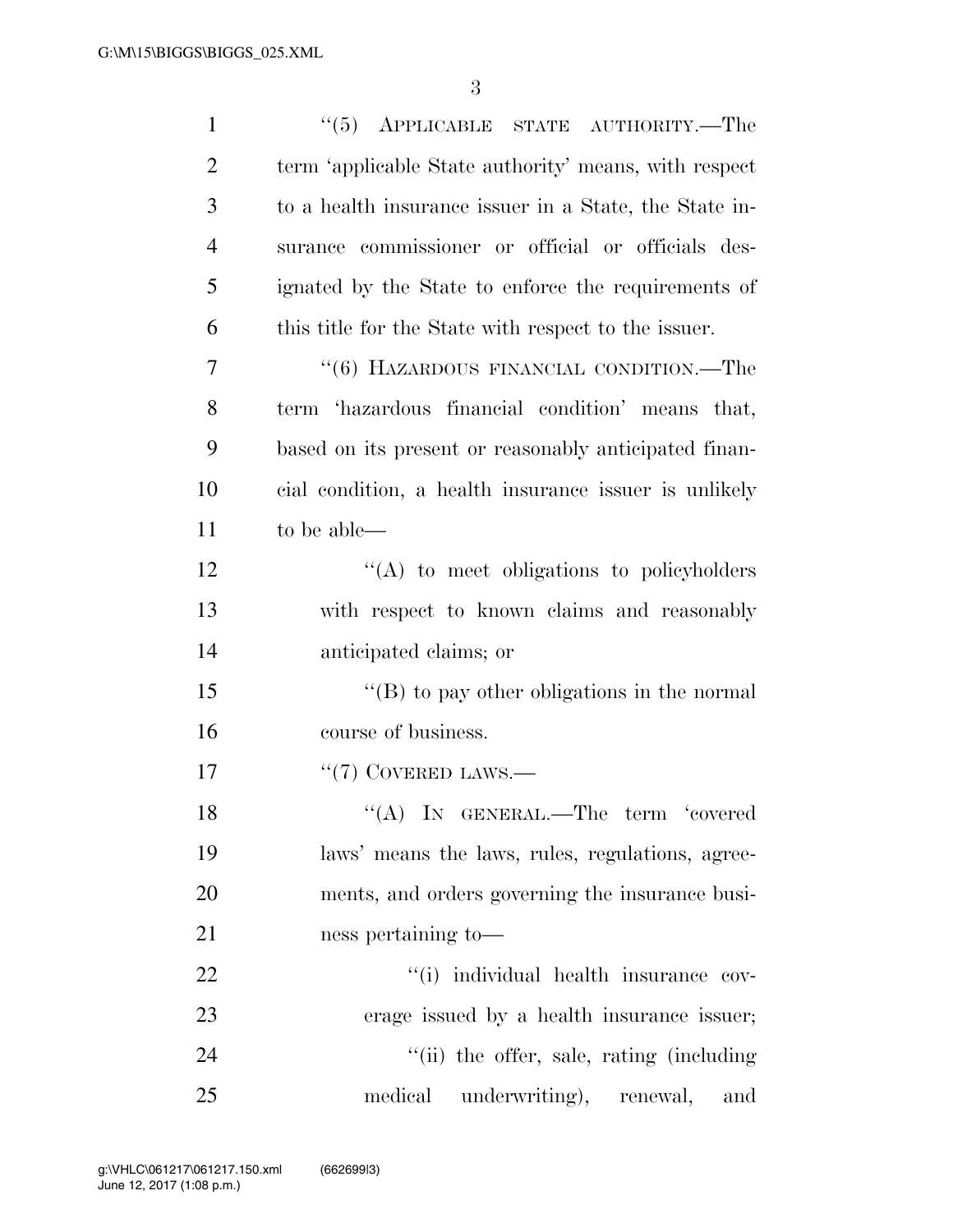| $\mathbf{1}$   | issuance of individual health insurance cov-      |
|----------------|---------------------------------------------------|
| $\overline{2}$ | erage to an individual;                           |
| 3              | "(iii) the provision to an individual in          |
| $\overline{4}$ | relation to individual health insurance cov-      |
| 5              | erage of health care and insurance related        |
| 6              | services;                                         |
| 7              | "(iv) the provision to an individual in           |
| 8              | relation to individual health insurance cov-      |
| 9              | erage of management, operations, and in-          |
| 10             | vestment activities of a health insurance         |
| 11             | issuer; and                                       |
| 12             | $f'(v)$ the provision to an individual in         |
| 13             | relation to individual health insurance cov-      |
| 14             | erage of loss control and claims adminis-         |
| 15             | tration for a health insurance issuer with        |
| 16             | respect to liability for which the issuer pro-    |
| 17             | vides insurance.                                  |
| 18             | "(B) EXCEPTION.—Such term does not in-            |
| 19             | clude any law, rule, regulation, agreement, or    |
| 20             | order governing the use of care or cost manage-   |
| 21             | ment techniques, including any requirement re-    |
| 22             | lated to provider contracting, network access or  |
| 23             | adequacy, health care data collection, or quality |
| 24             | assurance.                                        |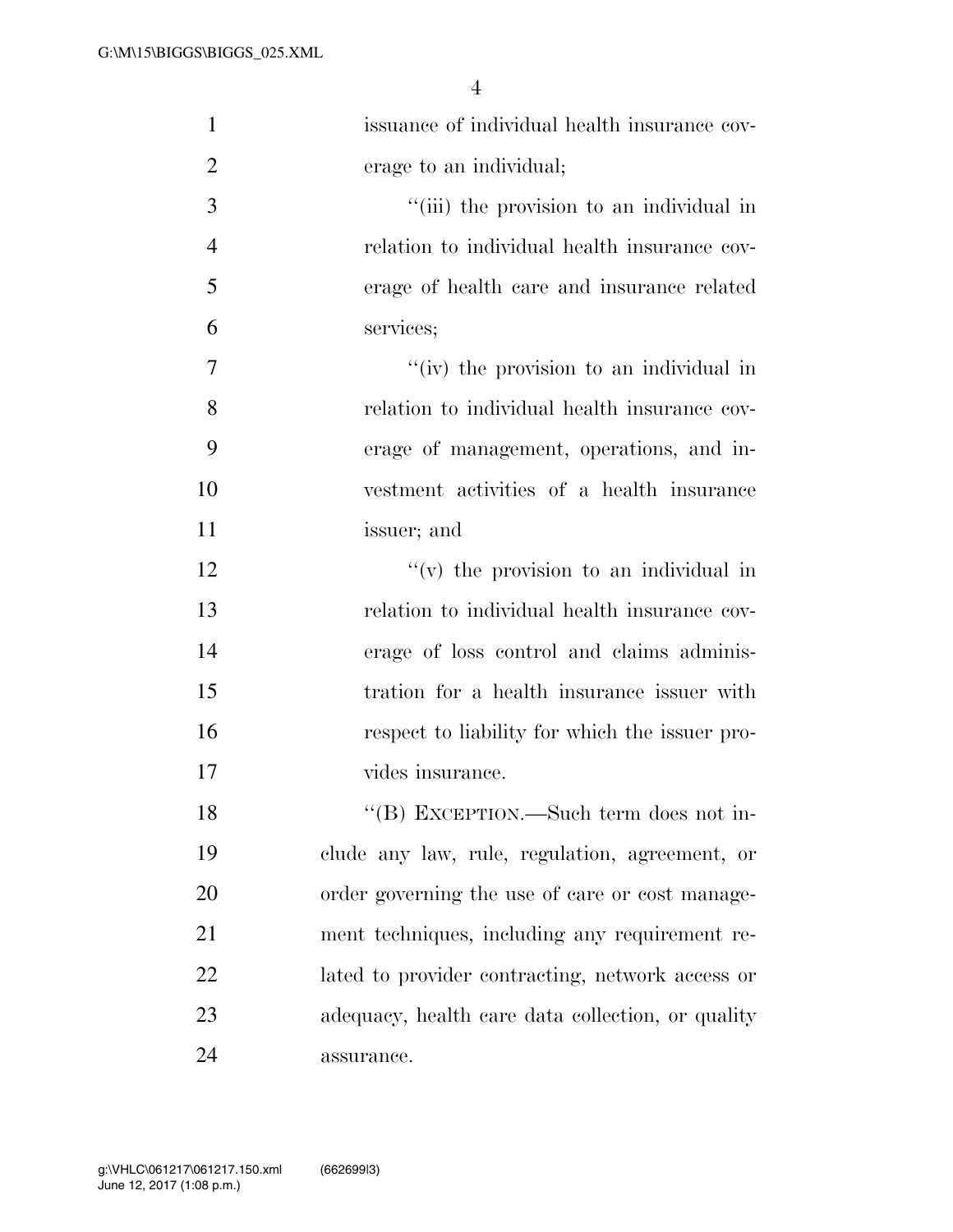| $\mathbf{1}$   | "(8) STATE.—The term 'State' means the $50$          |
|----------------|------------------------------------------------------|
| $\overline{c}$ | States and includes the District of Columbia, Puerto |
| 3              | Rico, the Virgin Islands, Guam, American Samoa,      |
| $\overline{4}$ | and the Northern Mariana Islands.                    |
| 5              | $``(9)$ UNFAIR CLAIMS SETTLEMENT<br>PRAC-            |
| 6              | TICES.—The term 'unfair claims settlement prac-      |
| $\overline{7}$ | tices' means only the following practices:           |
| 8              | "(A) Knowingly misrepresenting to claim-             |
| 9              | ants and insured individuals relevant facts or       |
| 10             | policy provisions relating to coverage at issue.     |
| 11             | "(B) Failing to acknowledge with reason-             |
| 12             | able promptness pertinent communications with        |
| 13             | respect to claims arising under policies.            |
| 14             | "(C) Failing to adopt and implement rea-             |
| 15             | sonable standards for the prompt investigation       |
| 16             | and settlement of claims arising under policies.     |
| 17             | "(D) Failing to effectuate prompt, fair,             |
| 18             | and equitable settlement of claims submitted in      |
| 19             | which liability has become reasonably clear.         |
| 20             | "(E) Refusing to pay claims without con-             |
| 21             | ducting a reasonable investigation.                  |
| 22             | " $(F)$ Failing to affirm or deny coverage of        |
| 23             | claims within a reasonable period of time after      |
| 24             | having completed an investigation related to         |
| 25             | those claims.                                        |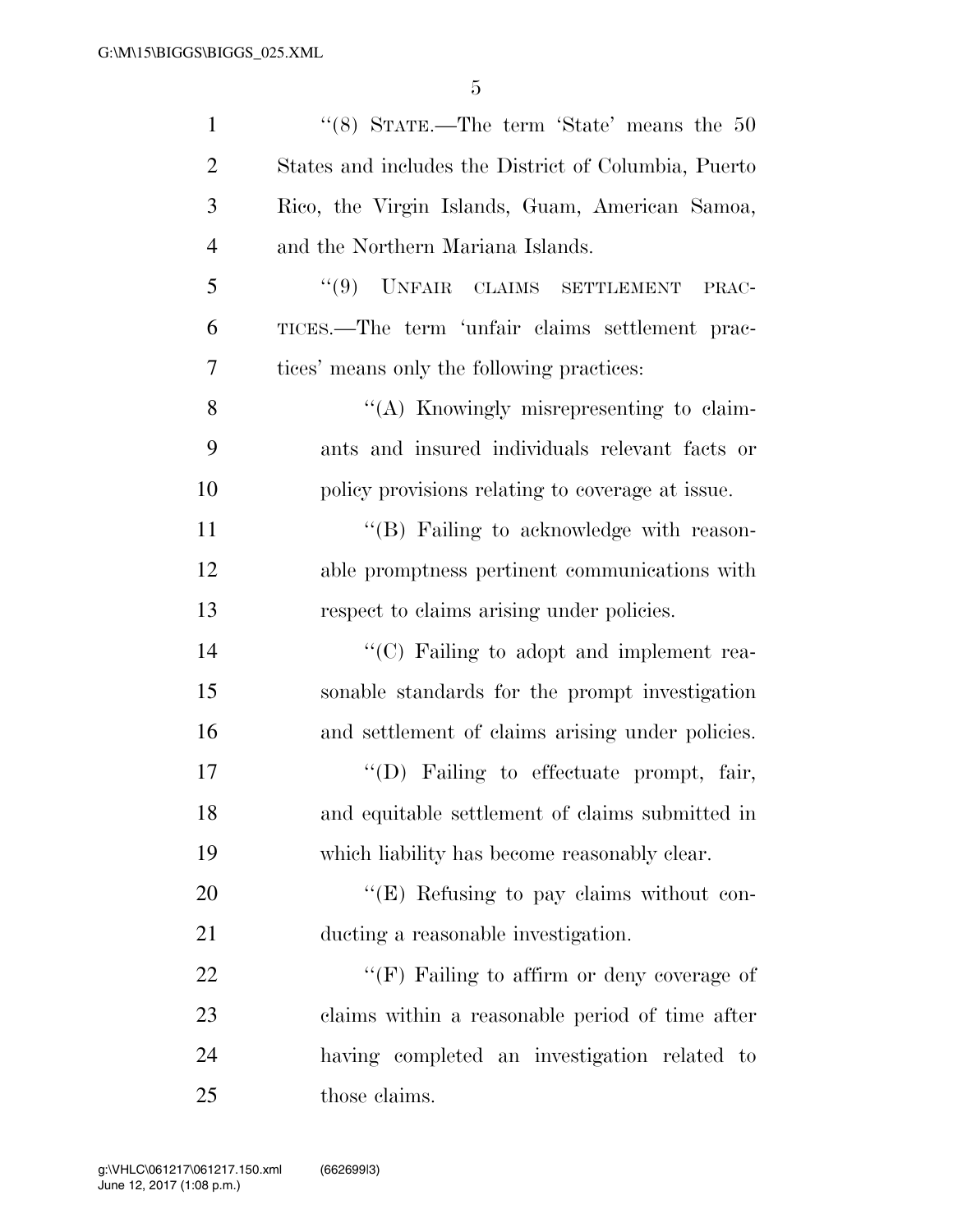1 ''(G) A pattern or practice of compelling insured individuals or their beneficiaries to in- stitute suits to recover amounts due under its policies by offering substantially less than the amounts ultimately recovered in suits brought by them. ''(H) A pattern or practice of attempting

 to settle or settling claims for less than the amount that a reasonable person would believe the insured individual or his or her beneficiary was entitled by reference to written or printed advertising material accompanying or made part of an application.

 $\frac{1}{2}$  (I) Attempting to settle or settling claims on the basis of an application that was materi- ally altered without notice to, or knowledge or consent of, the insured.

18 "(J) Failing to provide forms necessary to present claims within 15 calendar days of a re- quest with reasonable explanations regarding 21 their use.

22  $\langle K \rangle$  Attempting to cancel a policy in less time than that prescribed in the policy or by the law of the primary State.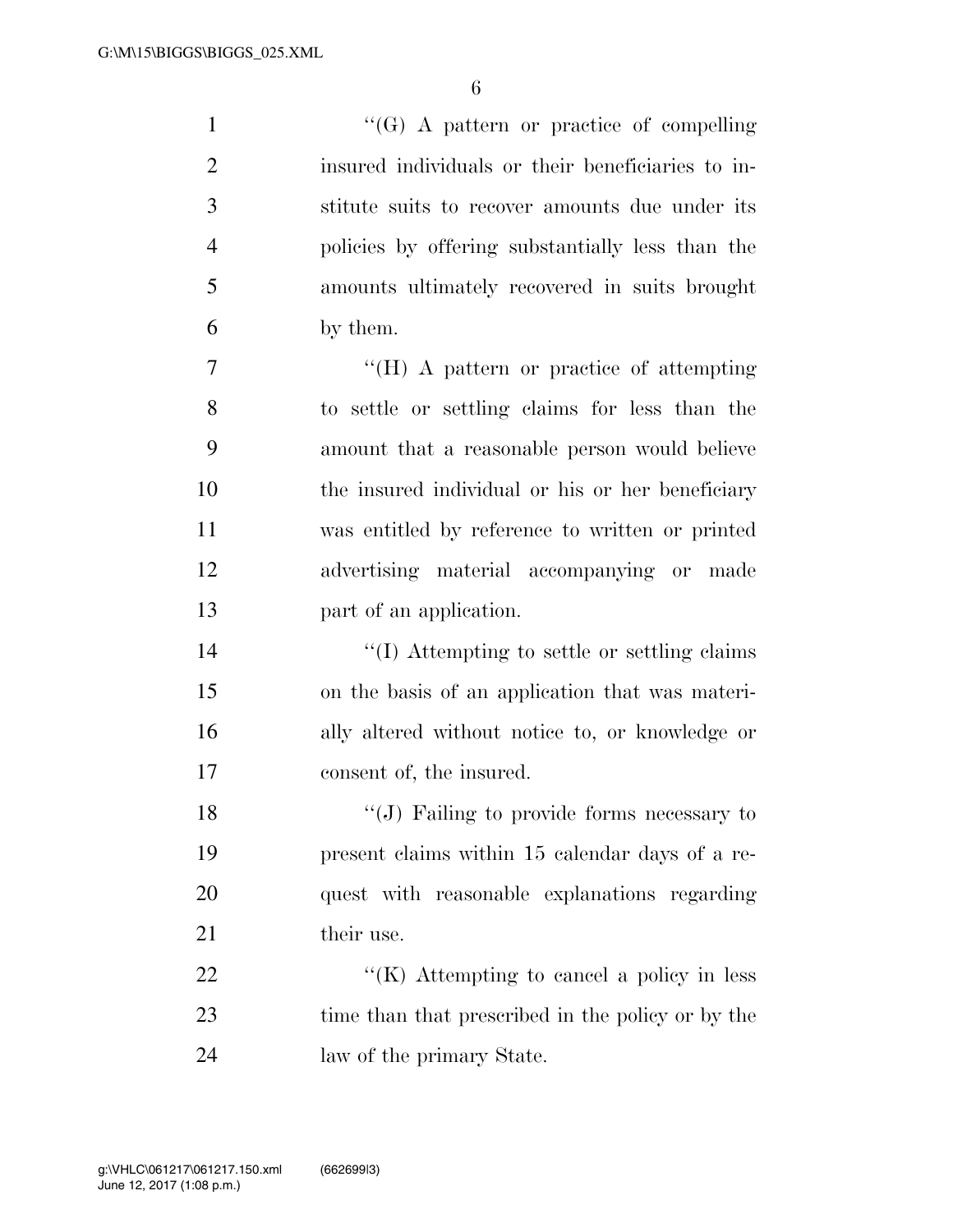| $\mathbf{1}$   | "(10) FRAUD AND ABUSE.—The term 'fraud              |
|----------------|-----------------------------------------------------|
| $\overline{2}$ | and abuse' means an act or omission committed by    |
| 3              | a person who, knowingly and with intent to defraud, |
| $\overline{4}$ | commits, or conceals any material information con-  |
| 5              | cerning, one or more of the following:              |
| 6              | "(A) Presenting, causing to be presented            |
| 7              | or preparing with knowledge or belief that it       |
| 8              | will be presented to or by an insurer, a rein-      |
| 9              | surer, broker or its agent, false information as    |
| 10             | part of, in support of or concerning a fact ma-     |
| 11             | terial to one or more of the following:             |
| 12             | "(i) An application for the issuance or             |
| 13             | renewal of an insurance policy or reinsur-          |
| 14             | ance contract.                                      |
| 15             | "(ii) The rating of an insurance policy             |
| 16             | or reinsurance contract.                            |
| 17             | "(iii) A claim for payment or benefit               |
| 18             | pursuant to an insurance policy or reinsur-         |
| 19             | ance contract.                                      |
| 20             | "(iv) Premiums paid on an insurance                 |
| 21             | policy or reinsurance contract.                     |
| 22             | "(v) Payments made in accordance                    |
| 23             | with the terms of an insurance policy or            |
| 24             | reinsurance contract.                               |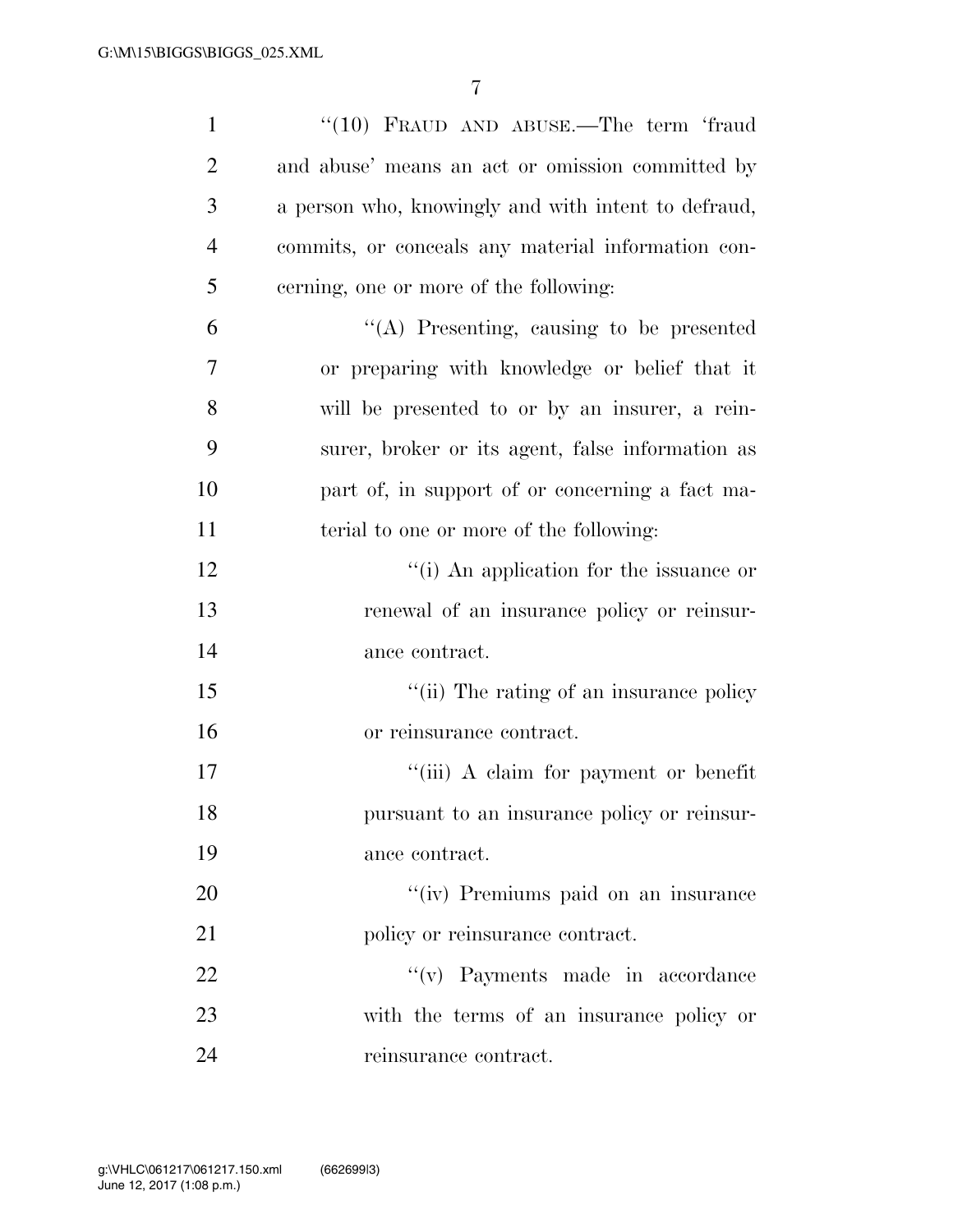| $\mathbf{1}$   | $\lq\lq$ (vi) A document filed with the com-        |
|----------------|-----------------------------------------------------|
| $\overline{2}$ | missioner or the chief insurance regulatory         |
| 3              | official of another jurisdiction.                   |
| $\overline{4}$ | "(vii) The financial condition of an in-            |
| 5              | surer or reinsurer.                                 |
| 6              | "(viii) The formation, acquisition,                 |
| 7              | merger, reconsolidation, dissolution<br>or          |
| 8              | withdrawal from one or more lines of in-            |
| 9              | surance or reinsurance in all or part of a          |
| 10             | State by an insurer or reinsurer.                   |
| 11             | "(ix) The issuance of written evidence              |
| 12             | of insurance.                                       |
| 13             | $f(x)$ The reinstatement of an insur-               |
| 14             | ance policy.                                        |
| 15             | "(B) Solicitation or acceptance of new or           |
| 16             | renewal insurance risks on behalf of an insurer,    |
| 17             | reinsurer, or other person engaged in the busi-     |
| 18             | ness of insurance by a person who knows or          |
| 19             | should know that the insurer or other person        |
| 20             | responsible for the risk is insolvent at the time   |
| 21             | of the transaction.                                 |
| 22             | "(C) Transaction of the business of insur-          |
| 23             | ance in violation of laws requiring a license, cer- |
| 24             | tificate of authority or other legal authority for  |
| 25             | the transaction of the business of insurance.       |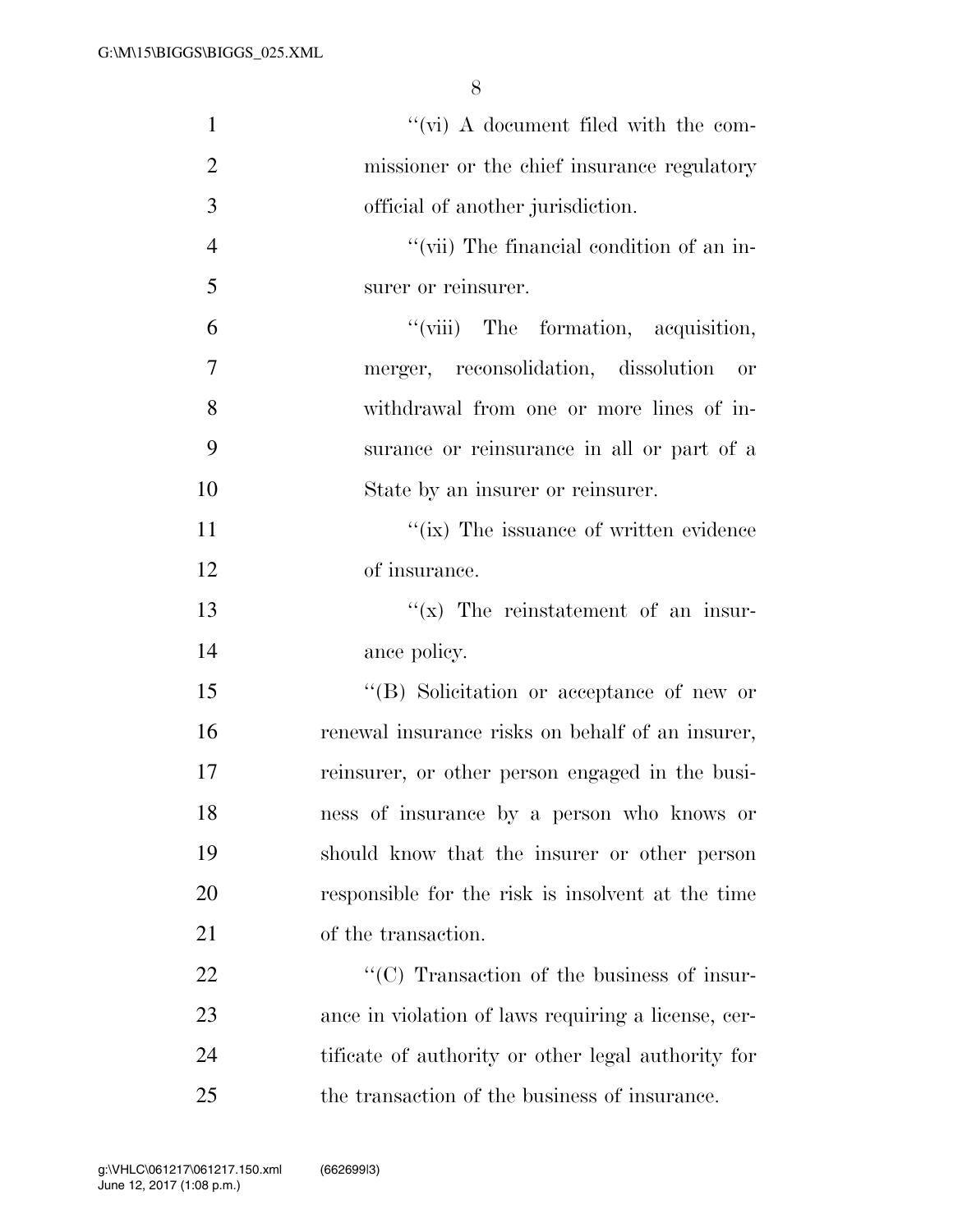1  $\text{``(D)}$  Attempt to commit, aiding or abet-2 ting in the commission of, or conspiracy to com- mit the acts or omissions specified in this para-graph.

#### **''SEC. 2796. APPLICATION OF LAW.**

 ''(a) IN GENERAL.—The covered laws of the primary State shall apply to individual health insurance coverage offered by a health insurance issuer in the primary State and in any secondary State, but only if the coverage and issuer comply with the conditions of this section with re-spect to the offering of coverage in any secondary State.

12 "(b) EXEMPTIONS FROM COVERED LAWS IN A SEC- ONDARY STATE.—Except as provided in this section, a health insurance issuer with respect to its offer, sale, rat- ing (including medical underwriting), renewal, and issuance of individual health insurance coverage in any secondary State is exempt from any covered laws of the secondary State (and any rules, regulations, agreements, or orders sought or issued by such State under or related to such covered laws) to the extent that such laws would—

 $\frac{1}{2}$  (1) make unlawful, or regulate, directly or in- directly, the operation of the health insurance issuer operating in the secondary State, except that any secondary State may require such an issuer—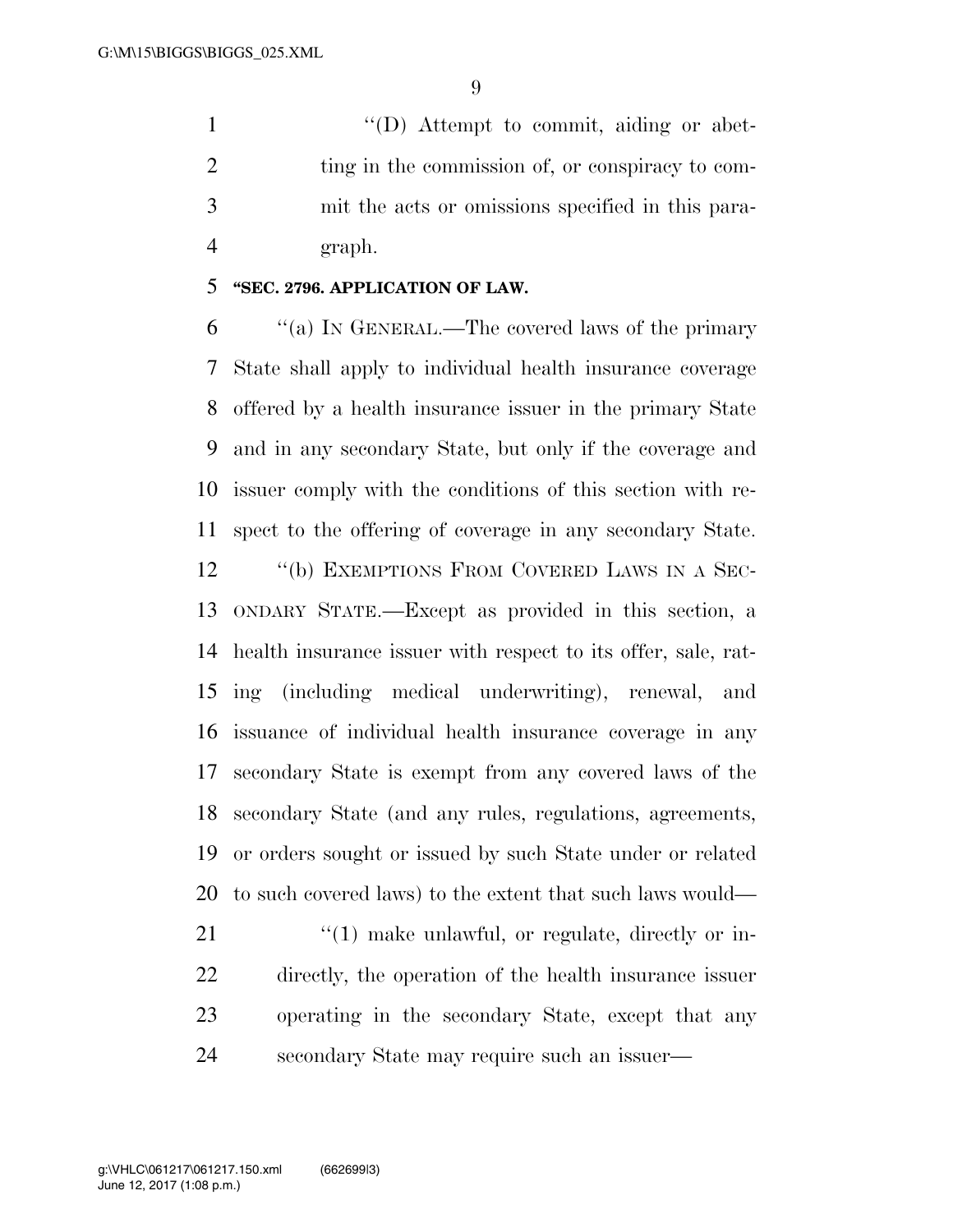| $\mathbf{1}$   | "(A) to pay, on a nondiscriminatory basis,          |
|----------------|-----------------------------------------------------|
| $\overline{2}$ | applicable premium and other taxes (including       |
| 3              | high risk pool assessments) which are levied on     |
| $\overline{4}$ | insurers and surplus lines insurers, brokers, or    |
| 5              | policyholders under the laws of the State;          |
| 6              | $\lq\lq(B)$ to register with and designate the      |
| 7              | State insurance commissioner as its agent solely    |
| 8              | for the purpose of receiving service of legal doc-  |
| 9              | uments or process;                                  |
| 10             | $\lq\lq$ (C) to submit to an examination of its fi- |
| 11             | nancial condition by the State insurance com-       |
| 12             | missioner in any State in which the issuer is       |
| 13             | doing business to determine the issuer's finan-     |
| 14             | cial condition, if—                                 |
| 15             | "(i) the State insurance commissioner               |
| 16             | of the primary State has not done an ex-            |
| 17             | amination within the period recommended             |
| 18             | by the National Association of Insurance            |
| 19             | Commissioners; and                                  |
| 20             | "(ii) any such examination is con-                  |
| 21             | ducted in accordance with the examiners'            |
| 22             | handbook of the National Association of             |
| 23             | Insurance Commissioners and is coordi-              |
| 24             | nated to avoid unjustified duplication and          |
| 25             | unjustified repetition;                             |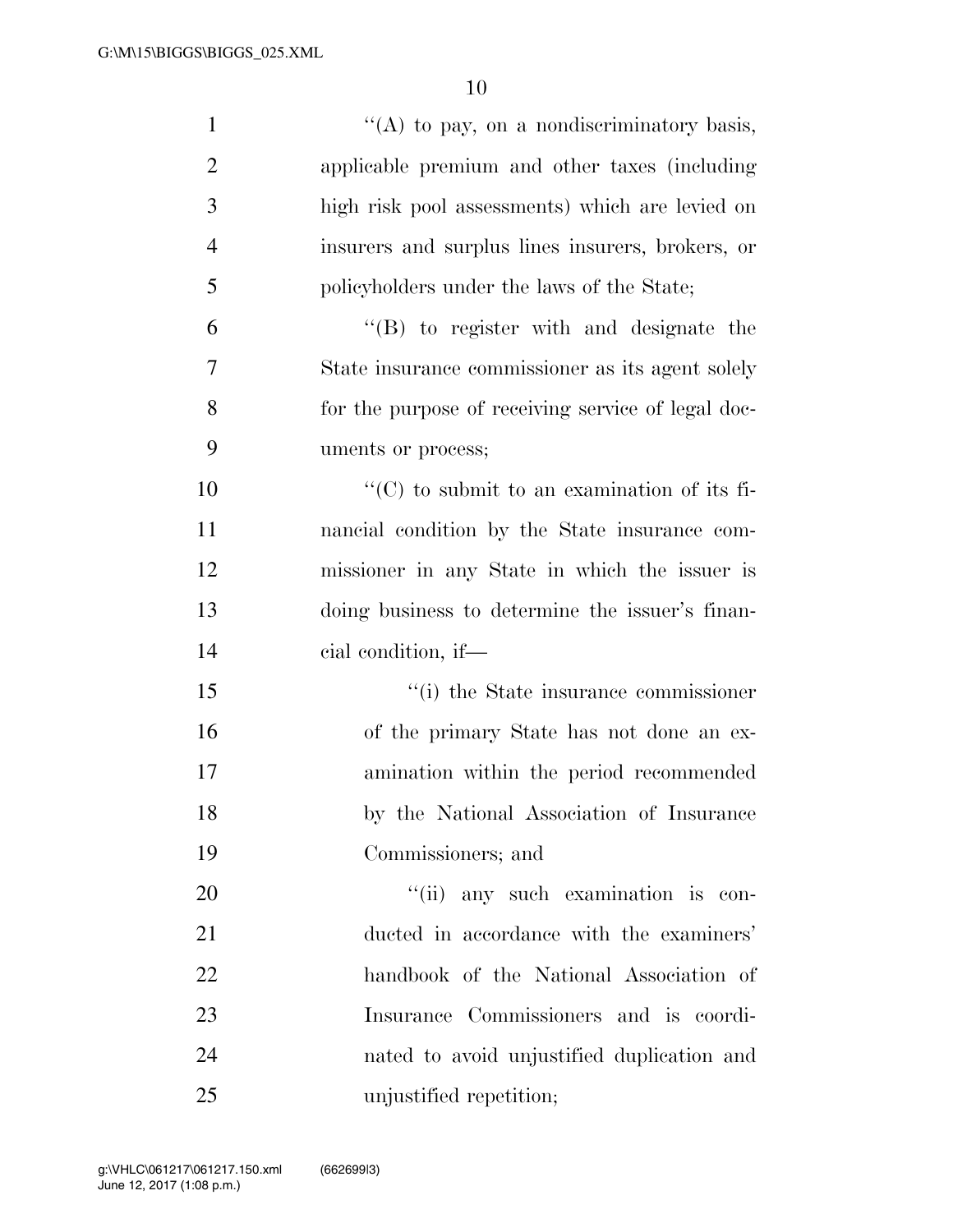| $\mathbf{1}$   | $\lq\lq$ to comply with a lawful order             |
|----------------|----------------------------------------------------|
| $\overline{2}$ | issued-                                            |
| 3              | "(i) in a delinquency proceeding com-              |
| $\overline{4}$ | menced by the State insurance commis-              |
| 5              | sioner if there has been a finding of finan-       |
| 6              | cial impairment under subparagraph $(C)$ ;         |
| $\overline{7}$ | <b>or</b>                                          |
| 8              | "(ii) in a voluntary dissolution pro-              |
| 9              | ceeding;                                           |
| 10             | $\lq\lq(E)$ to comply with an injunction issued    |
| 11             | by a court of competent jurisdiction, upon a pe-   |
| 12             | tition by the State insurance commissioner al-     |
| 13             | leging that the issuer is in hazardous financial   |
| 14             | condition;                                         |
| 15             | $\lq\lq(F)$ to participate, on a nondiscriminatory |
| 16             | basis, in any insurance insolvency guaranty as-    |
| 17             | sociation or similar association to which a        |
| 18             | health insurance issuer in the State is required   |
| 19             | to belong;                                         |
| 20             | $\lq\lq(G)$ to comply with any State law regard-   |
| 21             | ing fraud and abuse (as defined in section         |
| 22             | $2795(10)$ , except that if the State seeks an in- |
| 23             | junction regarding the conduct described in this   |
| 24             | subparagraph, such injunction must be obtained     |
| 25             | from a court of competent jurisdiction;            |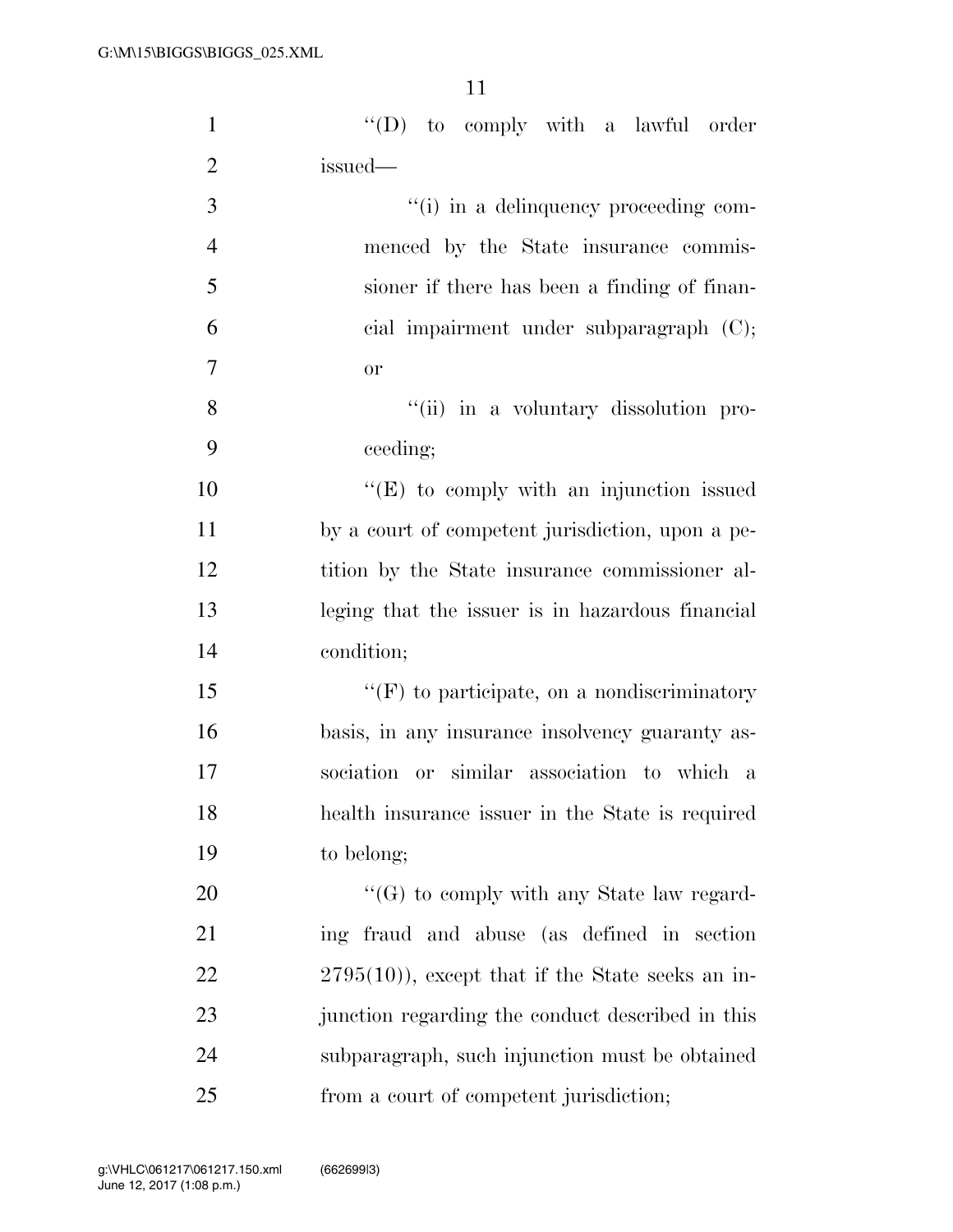| 1              | "(H) to comply with any State law regard-            |
|----------------|------------------------------------------------------|
| 2              | ing unfair claims settlement practices (as de-       |
| 3              | fined in section $2795(9)$ ; or                      |
| $\overline{4}$ | $\lq\lq$ to comply with the applicable require-      |
| 5              | ments for independent review under section           |
| 6              | 2798 with respect to coverage offered in the         |
| $\overline{7}$ | State;                                               |
| 8              | $\lq(2)$ require any individual health insurance     |
| 9              | coverage issued by the issuer to be countersigned by |
| 10             | an insurance agent or broker residing in that Sec-   |
| 11             | ondary State; or                                     |

 ''(3) otherwise discriminate against the issuer issuing insurance in both the primary State and in any secondary State.

 ''(c) CLEAR AND CONSPICUOUS DISCLOSURE.—A health insurance issuer shall provide the following notice, in 12-point bold type, in any insurance coverage offered in a secondary State under this part by such a health in- surance issuer and at renewal of the policy, with the 5 blank spaces therein being appropriately filled with the name of the health insurance issuer, the name of primary State, the name of the secondary State, the name of the secondary State, and the name of the secondary State, re-spectively, for the coverage concerned: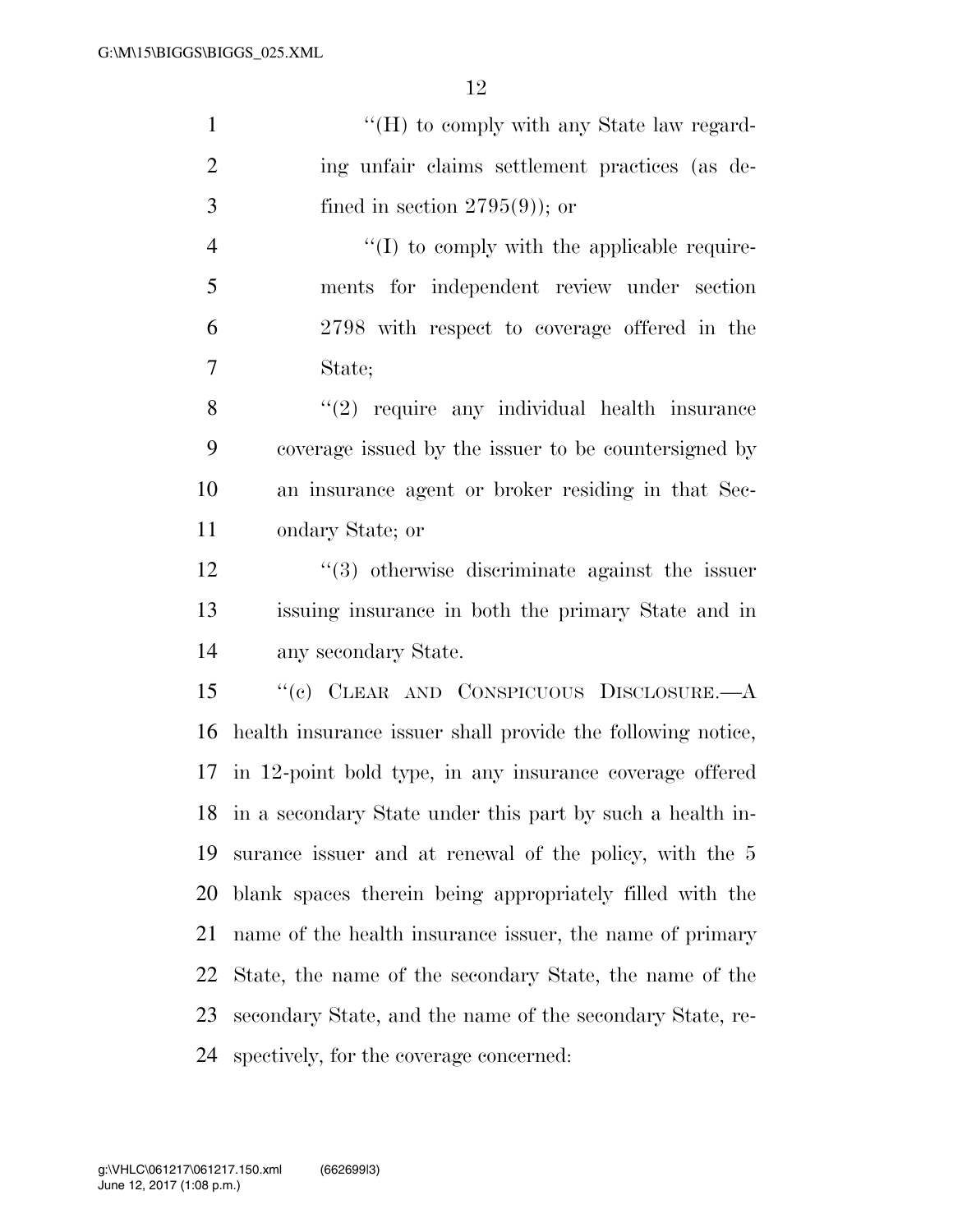#### 1 '' 'NOTICE

2 ""This policy is issued by \_\_\_\_\_\_\_\_\_\_ and is gov- erned by the laws and regulations of the State of 4 all the laws of that State as determined by that State's Department of Insurance. This policy may be less expensive than others because it is not subject to all of the insurance laws and regulations of the 8 State of , including coverage of some services or benefits mandated by the law of the State of **and Additionally**, this policy is not subject to all of the consumer protection laws or restrictions on rate 12 changes of the State of leads . As with all insurance products, before purchasing this policy, you should care- fully review the policy and determine what health care services the policy covers and what benefits it provides, including any exclusions, limitations, or conditions for such services or benefits.'.

18 "(d) PROHIBITION ON CERTAIN RECLASSIFICATIONS AND PREMIUM INCREASES.—

 "(1) In GENERAL.—For purposes of this sec- tion, a health insurance issuer that provides indi- vidual health insurance coverage to an individual under this part in a primary or secondary State may not upon renewal—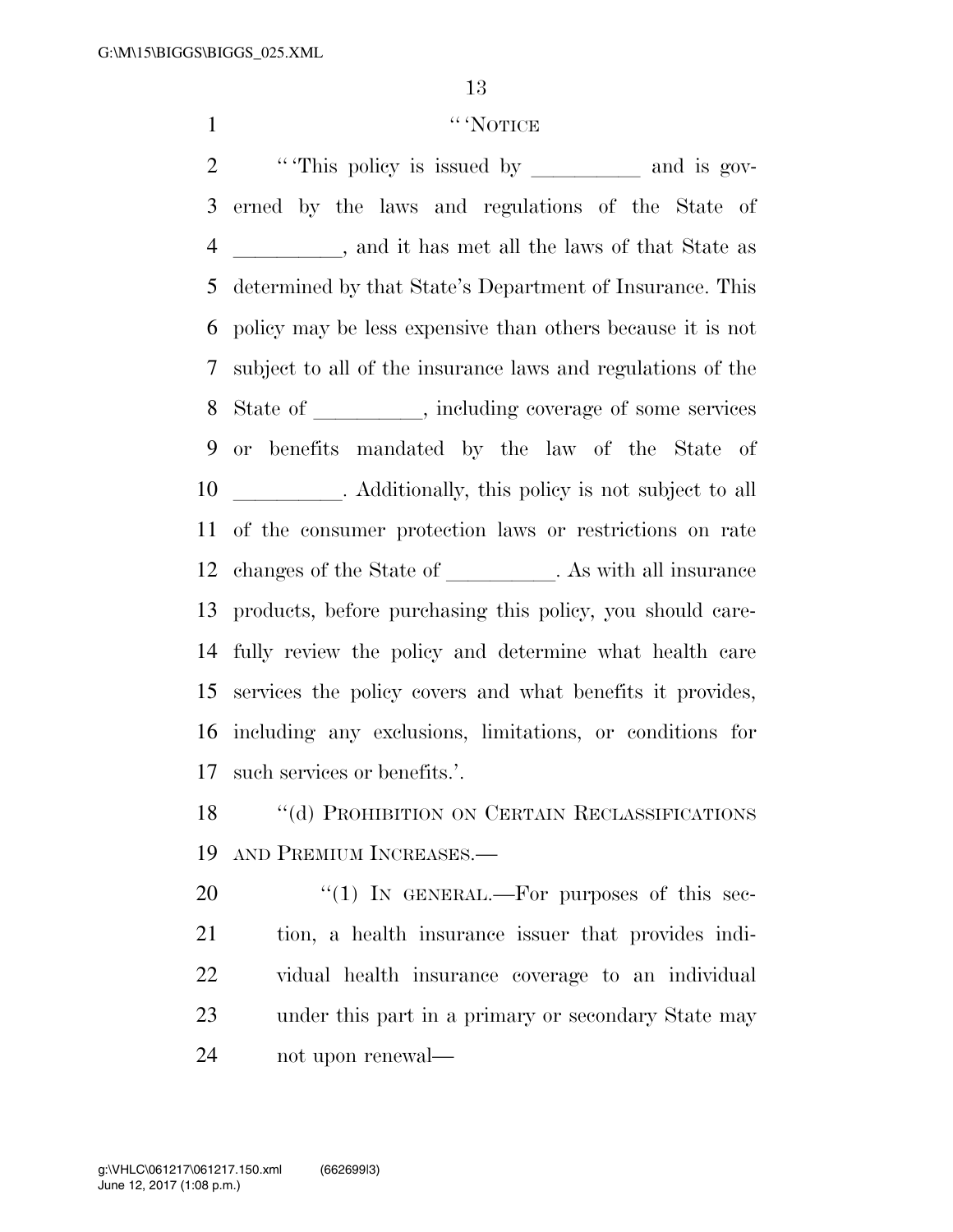| $\mathbf{1}$   | $\lq\lq$ move or reclassify the individual in-        |
|----------------|-------------------------------------------------------|
| $\overline{2}$ | sured under the health insurance coverage from        |
| 3              | the class such individual is in at the time of        |
| $\overline{4}$ | issue of the contract based on the health status-     |
| 5              | related factors of the individual; or                 |
| 6              | $\lq\lq$ (B) increase the premiums assessed the       |
| 7              | individual for such coverage based on a health        |
| 8              | status-related factor or change of a health sta-      |
| 9              | tus-related factor or the past or prospective         |
| 10             | claim experience of the insured individual.           |
| 11             | "(2) CONSTRUCTION.—Nothing in paragraph               |
| 12             | (1) shall be construed to prohibit a health insurance |
|                |                                                       |
| 13             | issuer—                                               |
| 14             | $\lq\lq$ from terminating or discontinuing            |
| 15             | coverage or a class of coverage in accordance         |
| 16             | with subsections (b) and (c) of section $2742$ ;      |
| 17             | "(B) from raising premium rates for all               |
| 18             | policy holders within a class based on claims ex-     |
| 19             | perience;                                             |
| 20             | $\lq\lq$ (C) from changing premiums or offering       |
| 21             | discounted premiums to individuals who engage         |
| 22             | in wellness activities at intervals prescribed by     |
| 23             | the issuer, if such premium changes or incen-         |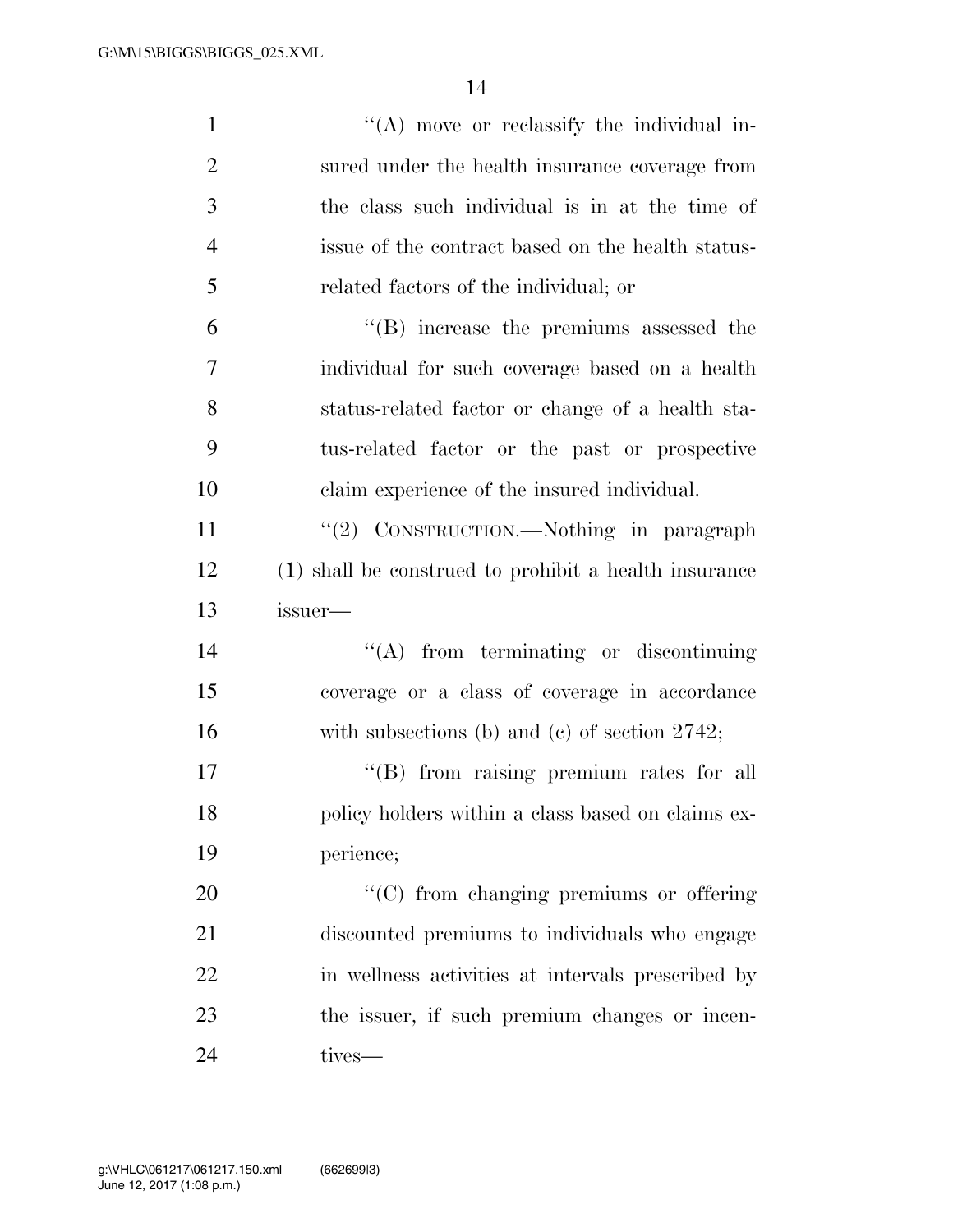| $\mathbf{1}$   | "(i) are disclosed to the consumer in                       |
|----------------|-------------------------------------------------------------|
| $\overline{2}$ | the insurance contract;                                     |
| 3              | "(ii) are based on specific wellness ac-                    |
| $\overline{4}$ | tivities that are not applicable to all indi-               |
| 5              | viduals; and                                                |
| 6              | "(iii) are not obtainable by all individ-                   |
| $\tau$         | uals to whom coverage is offered;                           |
| 8              | $\lq\lq$ from reinstating lapsed coverage; or               |
| 9              | $\lq\lq(E)$ from retroactively adjusting the rates          |
| 10             | charged an insured individual if the initial rates          |
| 11             | were set based on material misrepresentation by             |
| 12             | the individual at the time of issue.                        |
| 13             | PRIOR OFFERING OF POLICY IN PRIMARY<br>``(e)                |
| 14             | STATE.—A health insurance issuer may not offer for sale     |
| 15             | individual health insurance coverage in a secondary State   |
| 16             | unless that coverage is currently offered for sale in the   |
|                | 17 primary State.                                           |
| 18             | "(f) LICENSING OF AGENTS OR BROKERS FOR                     |
| 19             | HEALTH INSURANCE ISSUERS.—Any State may require             |
|                | 20 that a person acting, or offering to act, as an agent or |
| 21             | broker for a health insurance issuer with respect to the    |
| 22             | offering of individual health insurance coverage obtain a   |
| 23             | license from that State, with commissions or other com-     |
|                | 24 pensation subject to the provisions of the laws of that  |
| 25             | State, except that a State may not impose any qualifica-    |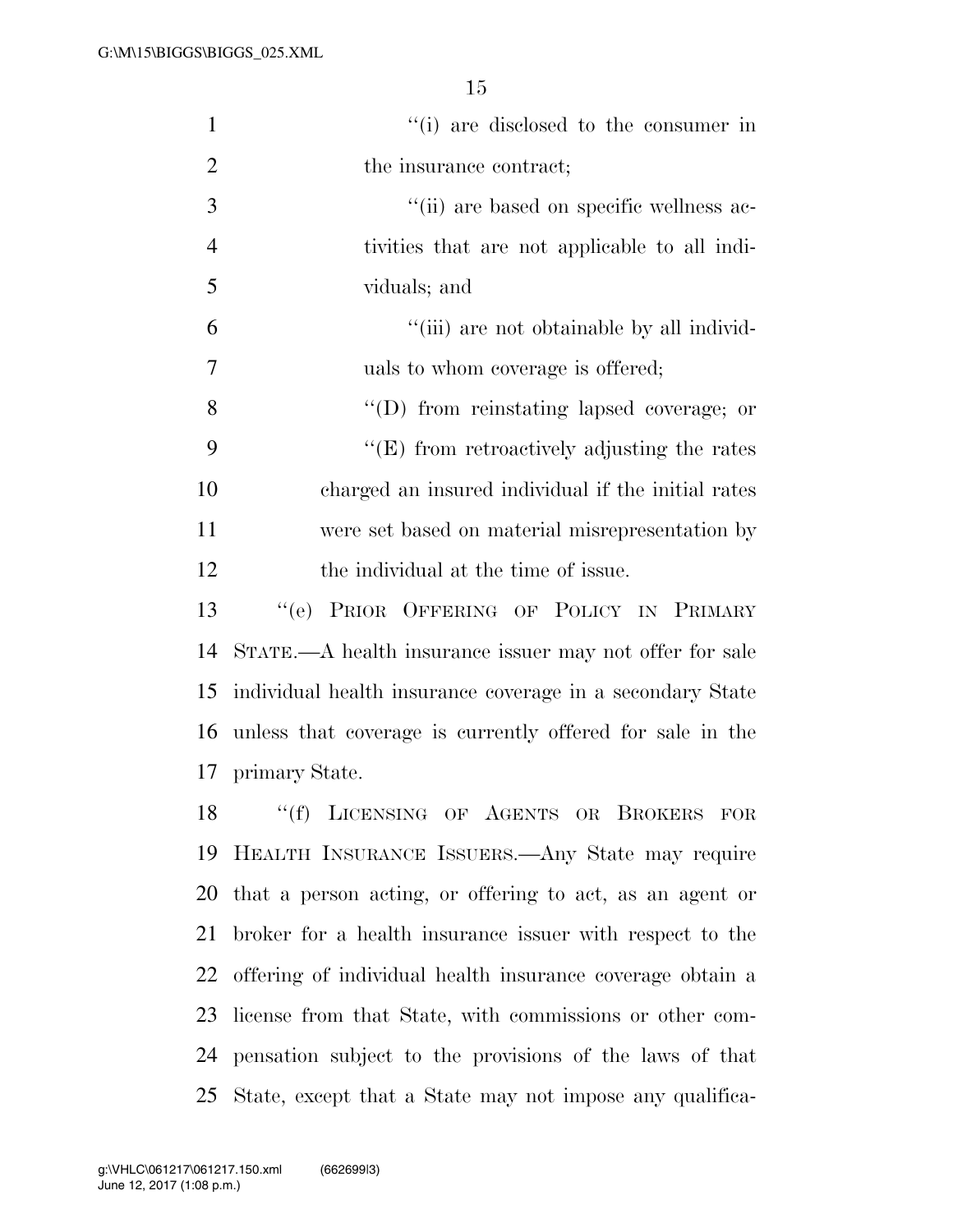tion or requirement which discriminates against a non-resident agent or broker.

 ''(g) DOCUMENTS FOR SUBMISSION TO STATE IN- SURANCE COMMISSIONER.—Each health insurance issuer issuing individual health insurance coverage in both pri-mary and secondary States shall submit—

 $\frac{1}{1}$  to the insurance commissioner of each State in which it intends to offer such coverage, be- fore it may offer individual health insurance cov-erage in such State—

 $\langle (A)$  a copy of the plan of operation or fea- sibility study or any similar statement of the policy being offered and its coverage (which shall include the name of its primary State and 15 its principal place of business);

16 "(B) written notice of any change in its designation of its primary State; and

18 ''(C) written notice from the issuer of the issuer's compliance with all the laws of the pri-mary State; and

 ''(2) to the insurance commissioner of each sec- ondary State in which it offers individual health in- surance coverage, a copy of the issuer's quarterly fi- nancial statement submitted to the primary State, which statement shall be certified by an independent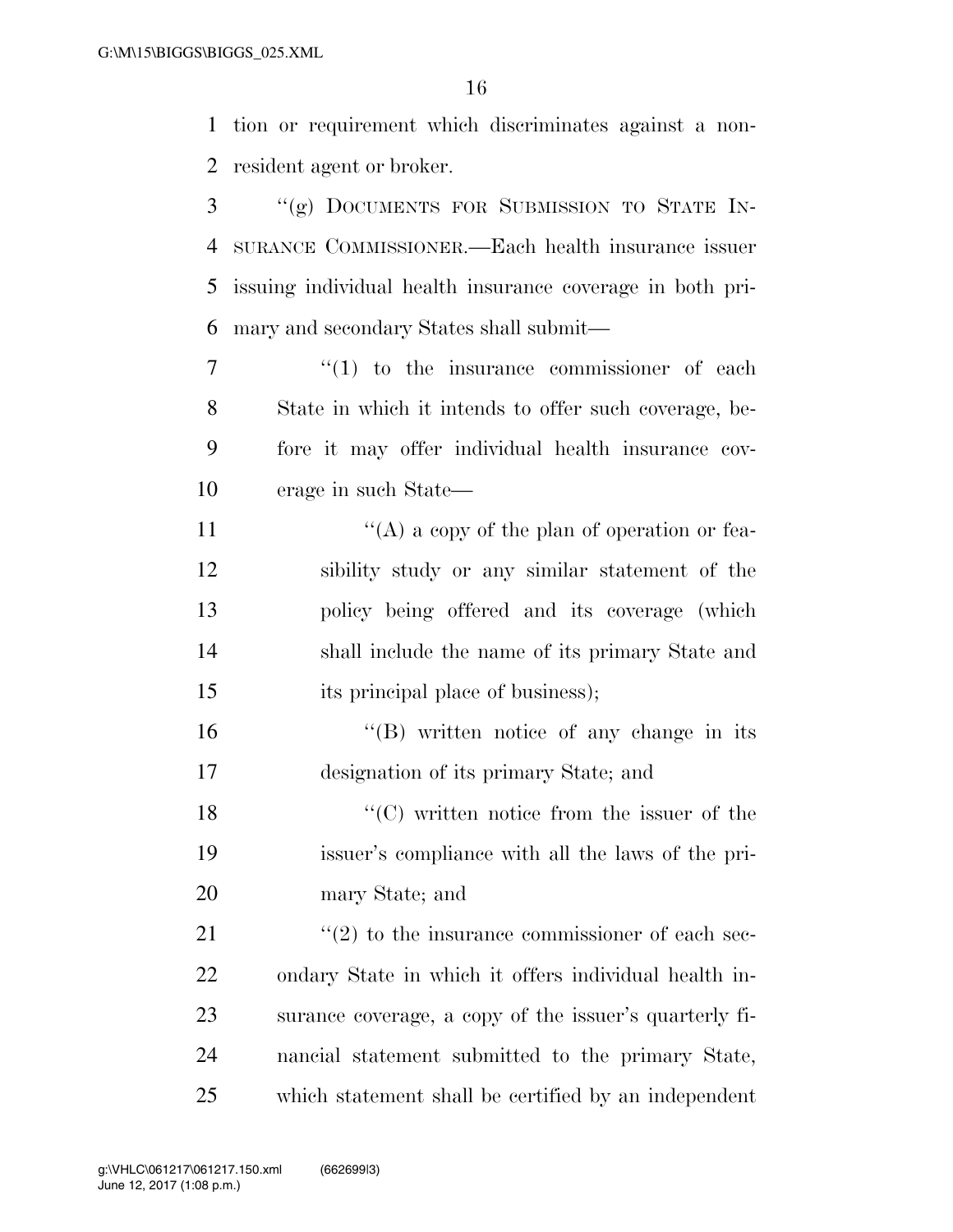| $\mathbf{1}$   | public accountant and contain a statement of opin-                 |
|----------------|--------------------------------------------------------------------|
| $\overline{2}$ | ion on loss and loss adjustment expense reserves                   |
| 3              | made by—                                                           |
| $\overline{4}$ | $\lq\lq$ (A) a member of the American Academy                      |
| 5              | of Actuaries; or                                                   |
| 6              | $\lq\lq$ a qualified loss reserve specialist.                      |
| 7              | "(h) POWER OF COURTS TO ENJOIN CONDUCT.-                           |
| 8              | Nothing in this section shall be construed to affect the           |
| 9              | authority of any Federal or State court to enjoin—                 |
| 10             | $\cdot$ (1) the solicitation or sale of individual health          |
| 11             | insurance coverage by a health insurance issuer to                 |
| 12             | any person or group who is not eligible for such in-               |
| 13             | surance; or                                                        |
| 14             | $\cdot\cdot\cdot(2)$ the solicitation or sale of individual health |
| 15             | insurance coverage that violates the requirements of               |
| 16             | the law of a secondary State which are described in                |
| 17             | subparagraphs (A) through<br>$(H)$ of section                      |
| 18             | $2796(b)(1)$ .                                                     |
| 19             | "(i) POWER OF SECONDARY STATES TO TAKE AD-                         |
| 20             | MINISTRATIVE ACTION.—Nothing in this section shall be              |
| 21             | construed to affect the authority of any State to enjoin           |
| 22             | conduct in violation of that State's laws described in sec-        |
| 23             | tion $2796(b)(1)$ .                                                |
| 24             | "(j) STATE POWERS TO ENFORCE STATE LAWS.—                          |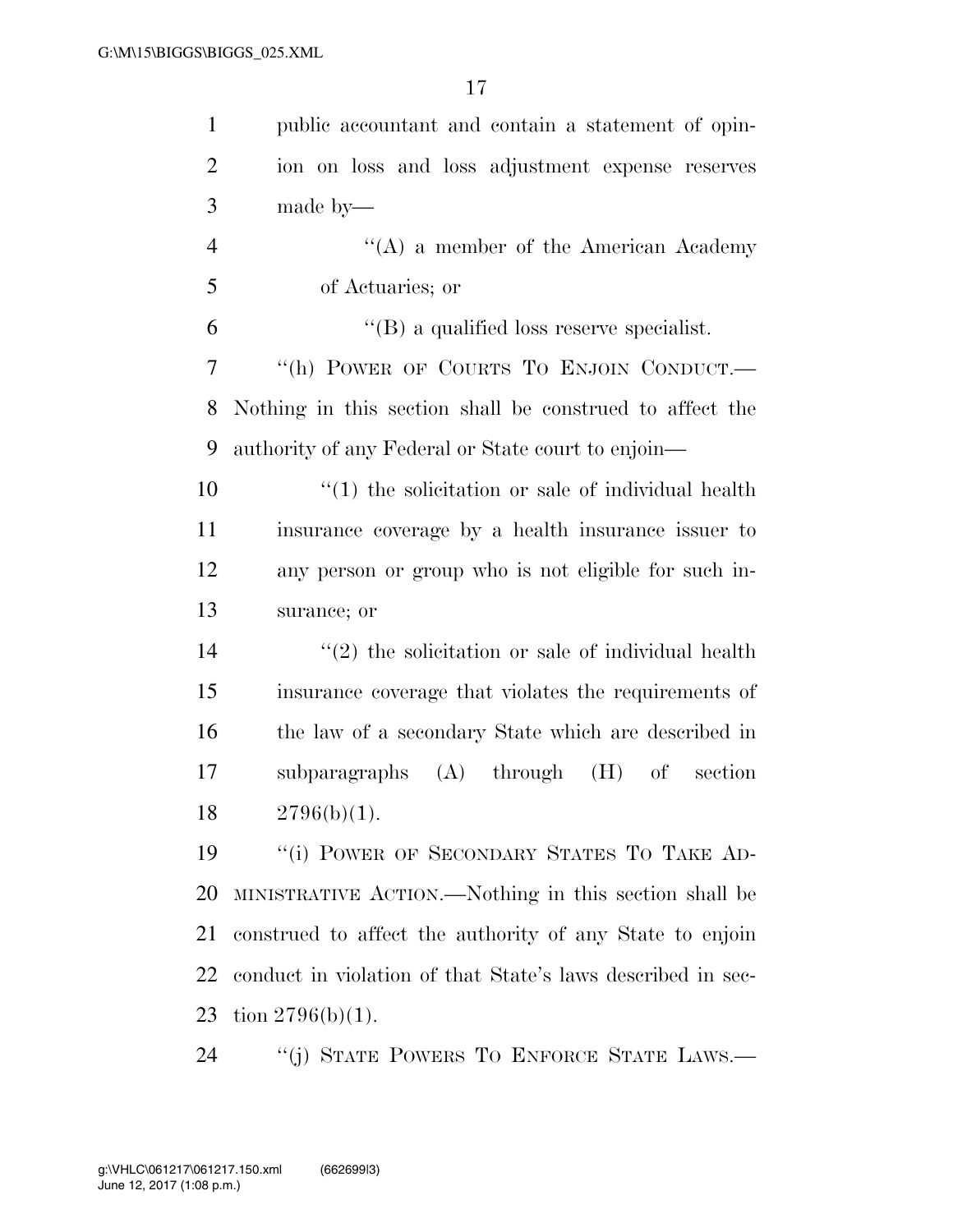| $\mathbf{1}$   | $\cdot$ (1) In GENERAL.—Subject to the provisions of         |
|----------------|--------------------------------------------------------------|
| $\overline{2}$ | subsection $(b)(1)(G)$ (relating to injunctions) and         |
| 3              | paragraph $(2)$ , nothing in this section shall be con-      |
| $\overline{4}$ | strued to affect the authority of any State to make          |
| 5              | use of any of its powers to enforce the laws of such         |
| 6              | State with respect to which a health insurance issuer        |
| 7              | is not exempt under subsection (b).                          |
| 8              | "(2) COURTS OF COMPETENT JURISDICTION.—                      |
| 9              | If a State seeks an injunction regarding the conduct         |
| 10             | described in paragraphs $(1)$ and $(2)$ of subsection        |
| 11             | (h), such injunction must be obtained from a Fed-            |
| 12             | eral or State court of competent jurisdiction.               |
| 13             | "(k) STATES' AUTHORITY TO SUE.—Nothing in this               |
| 14             | section shall affect the authority of any State to bring ac- |
| 15             | tion in any Federal or State court.                          |
| 16             | "(1) GENERALLY APPLICABLE LAWS.—Nothing in                   |
| 17             | this section shall be construed to affect the applicability  |
| 18             | of State laws generally applicable to persons or corpora-    |
| 19             | tions.                                                       |
| 20             | "(m) GUARANTEED AVAILABILITY OF COVERAGE TO                  |
| 21             | HIPAA ELIGIBLE INDIVIDUALS.—To the extent that a             |
| 22             | health insurance issuer is offering coverage in a primary    |
| 23             | State that does not accommodate residents of secondary       |
| 24             | States or does not provide a working mechanism for resi-     |
| 25             | dents of a secondary State, and the issuer is offering cov-  |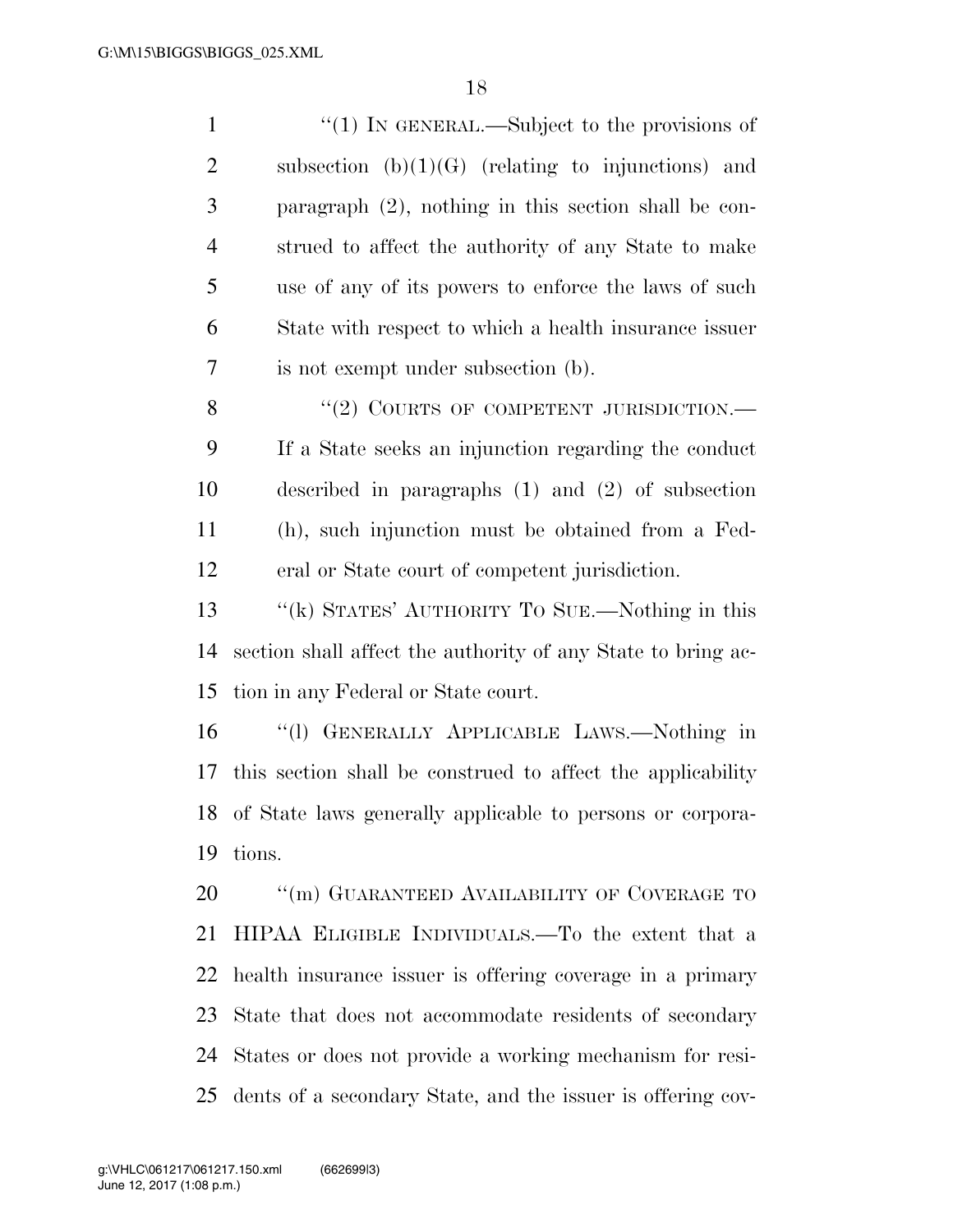erage under this part in such secondary State which has not adopted a qualified high risk pool as its acceptable 3 alternative mechanism (as defined in section  $2744(c)(2)$ ), the issuer shall, with respect to any individual health in- surance coverage offered in a secondary State under this part, comply with the guaranteed availability requirements for eligible individuals in section 2741.

# **''SEC. 2797. PRIMARY STATE MUST MEET FEDERAL FLOOR BEFORE ISSUER MAY SELL INTO SECONDARY STATES.**

 ''A health insurance issuer may not offer, sell, or issue individual health insurance coverage in a secondary State if the State insurance commissioner does not use a risk-based capital formula for the determination of cap- ital and surplus requirements for all health insurance issuers.

## **''SEC. 2798. INDEPENDENT EXTERNAL APPEALS PROCE-DURES.**

 ''(a) RIGHT TO EXTERNAL APPEAL.—A health insur- ance issuer may not offer, sell, or issue individual health insurance coverage in a secondary State under the provi-sions of this title unless—

23 ''(1) both the secondary State and the primary State have legislation or regulations in place estab-lishing an independent review process for individuals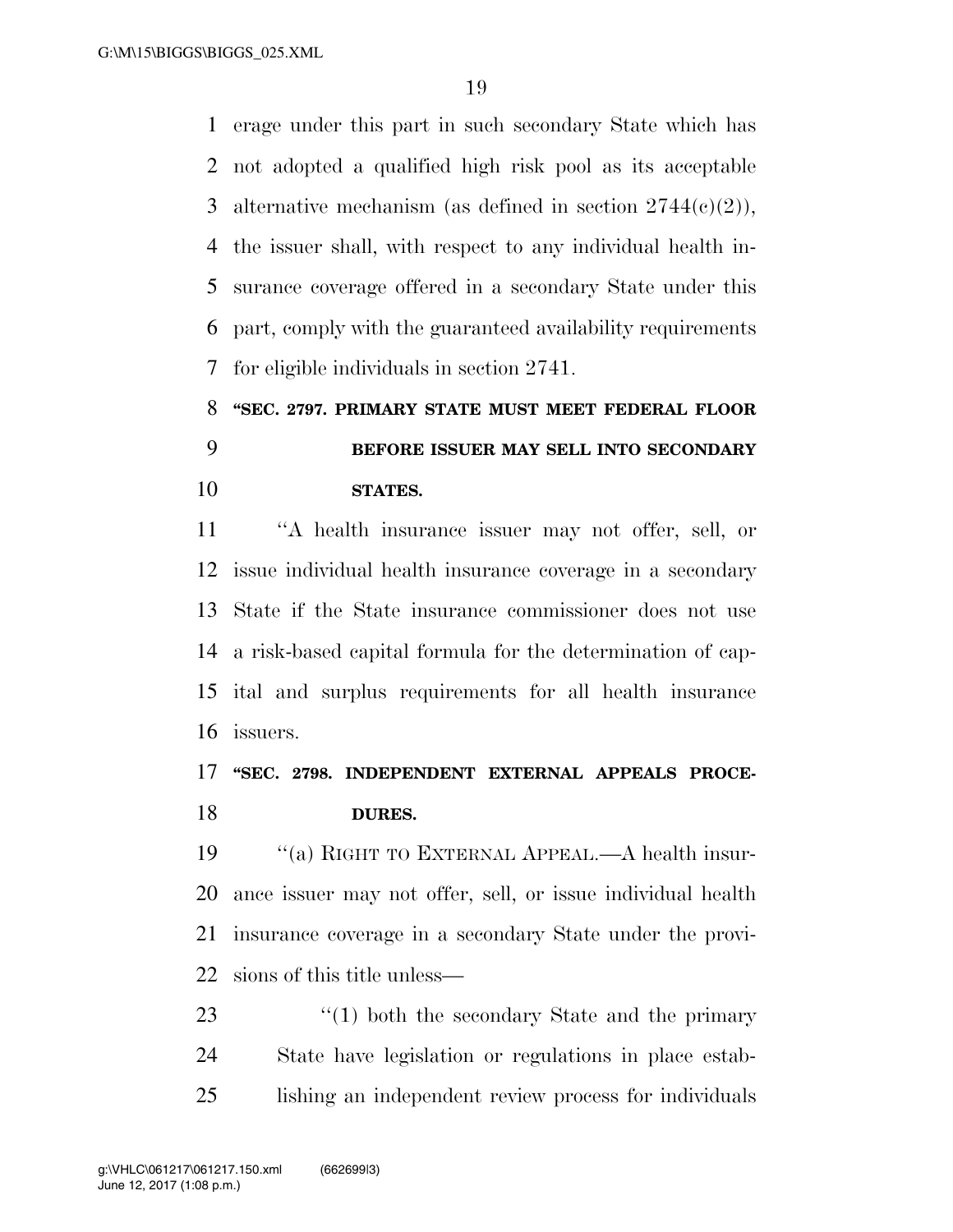who are covered by individual health insurance cov-erage, or

 ''(2) in any case in which the requirements of subparagraph (A) are not met with respect to the ei- ther of such States, the issuer provides an inde- pendent review mechanism substantially identical (as determined by the applicable State authority of such State) to that prescribed in the 'Health Carrier Ex- ternal Review Model Act' of the National Association of Insurance Commissioners for all individuals who purchase insurance coverage under the terms of this part, except that, under such mechanism, the review is conducted by an independent medical reviewer, or a panel of such reviewers, with respect to whom the requirements of subsection (b) are met.

 ''(b) QUALIFICATIONS OF INDEPENDENT MEDICAL REVIEWERS.—In the case of any independent review 18 mechanism referred to in subsection  $(a)(2)$ —

 $\frac{1}{2}$  (1) In GENERAL.—In referring a denial of a claim to an independent medical reviewer, or to any panel of such reviewers, to conduct independent medical review, the issuer shall ensure that—

23 ''(A) each independent medical reviewer meets the qualifications described in paragraphs (2) and (3);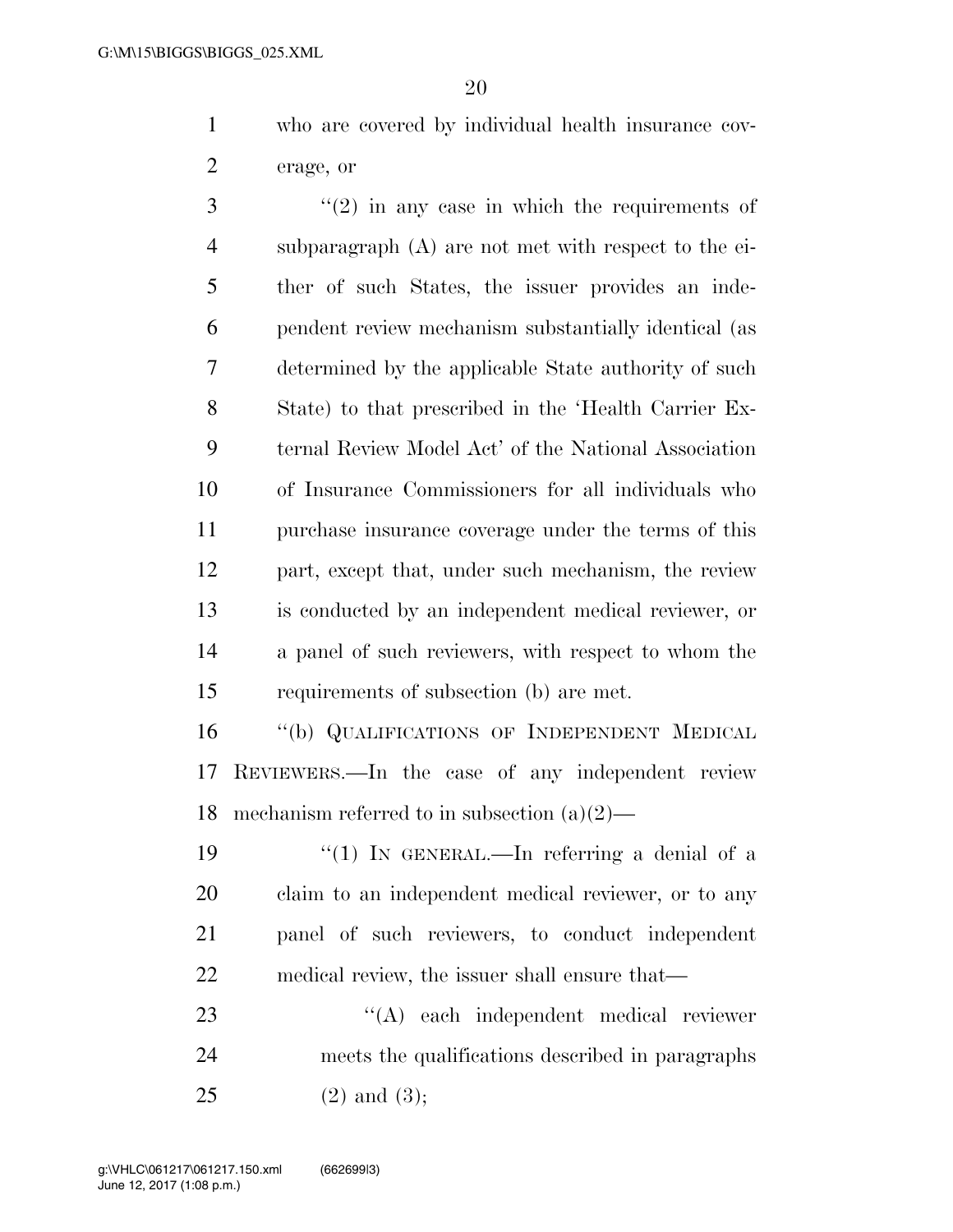| $\mathbf{1}$   | $\lq\lq (B)$ with respect to each review, each re- |
|----------------|----------------------------------------------------|
| $\overline{2}$ | viewer meets the requirements of paragraph (4)     |
| 3              | and the reviewer, or at least 1 reviewer on the    |
| $\overline{4}$ | panel, meets the requirements described in         |
| 5              | paragraph $(5)$ ; and                              |
| 6              | "(C) compensation provided by the issuer           |
| 7              | to each reviewer is consistent with paragraph      |
| 8              | (6).                                               |
| 9              | "(2) LICENSURE AND EXPERTISE.—Each inde-           |
| 10             | pendent medical reviewer shall be a physician      |
| 11             | (allopathic or osteopathic) or health care profes- |
| 12             | sional who-                                        |
| 13             | $\lq\lq$ is appropriately credentialed or li-      |
| 14             | censed in one or more States to deliver health     |
| 15             | care services; and                                 |
| 16             | "(B) typically treats the condition, makes         |
| 17             | the diagnosis, or provides the type of treatment   |
| 18             | under review.                                      |
| 19             | $``(3)$ INDEPENDENCE.—                             |
| 20             | "(A) IN GENERAL.—Subject to subpara-               |
| 21             | graph (B), each independent medical reviewer       |
| 22             | in a case shall—                                   |
| 23             | "(i) not be a related party (as defined            |
| 24             | in paragraph $(7)$ );                              |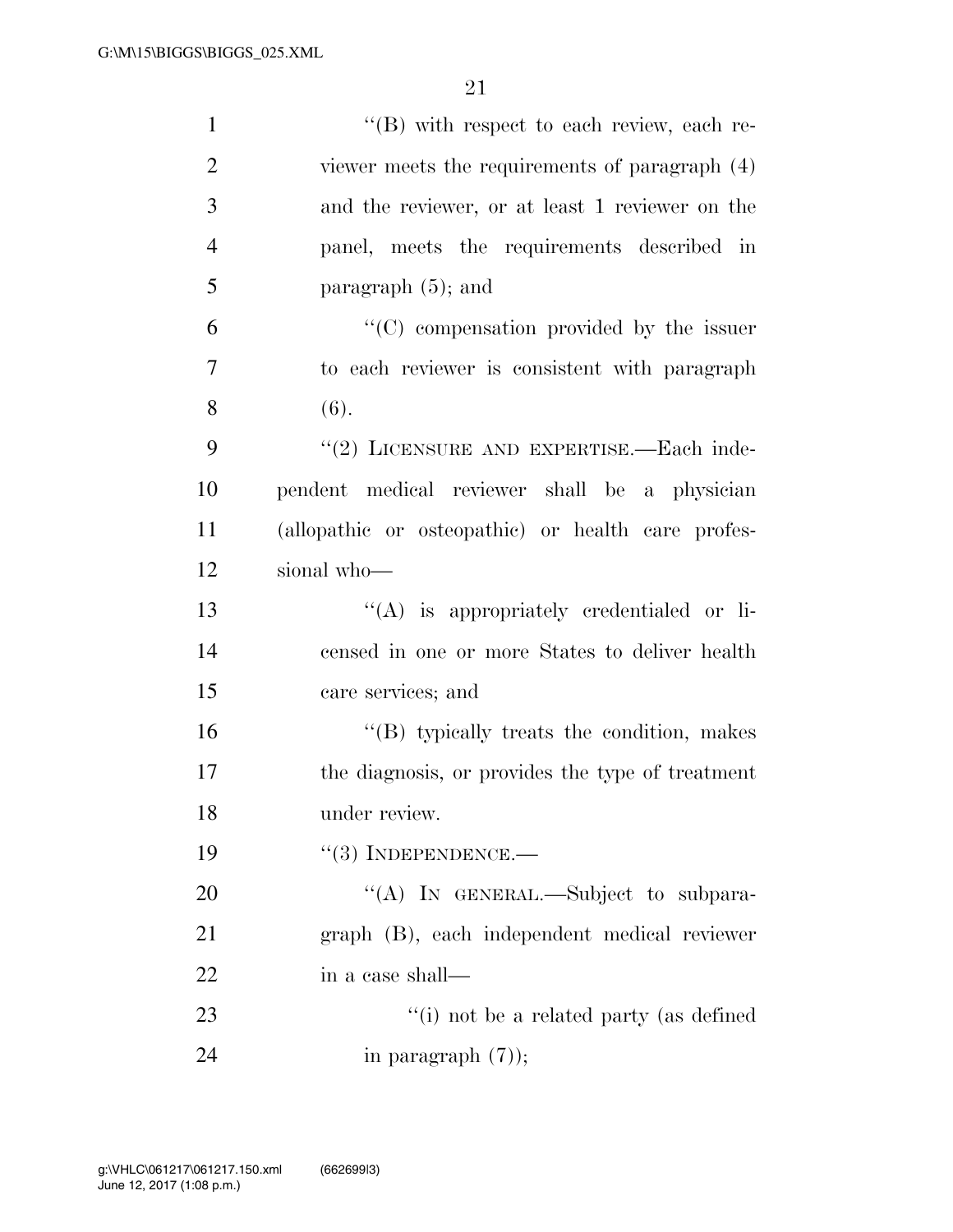| $\mathbf{1}$   | "(ii) not have a material familial, fi-      |
|----------------|----------------------------------------------|
| $\overline{2}$ | nancial, or professional relationship with   |
| 3              | such a party; and                            |
| $\overline{4}$ | "(iii) not otherwise have a conflict of      |
| 5              | interest with such a party (as determined    |
| 6              | under regulations).                          |
| 7              | "(B) EXCEPTION.—Nothing in subpara-          |
| 8              | graph $(A)$ shall be construed to-           |
| 9              | "(i) prohibit an individual, solely on       |
| 10             | basis of affiliation with the issuer,<br>the |
| 11             | from serving as an independent medical re-   |
| 12             | viewer if-                                   |
| 13             | $\lq (I)$ a non-affiliated individual is     |
| 14             | not reasonably available;                    |
| 15             | "(II) the affiliated individual is           |
| 16             | not involved in the provision of items       |
| 17             | or services in the case under review;        |
| 18             | "(III) the fact of such an affili-           |
| 19             | ation is disclosed to the issuer and the     |
| 20             | enrollee (or authorized representative)      |
| 21             | and neither party objects; and               |
| 22             | $\lq\lq$ (IV) the affiliated individual is   |
| 23             | not an employee of the issuer and            |
| 24             | does not provide services exclusively or     |
| 25             | primarily to or on behalf of the issuer;     |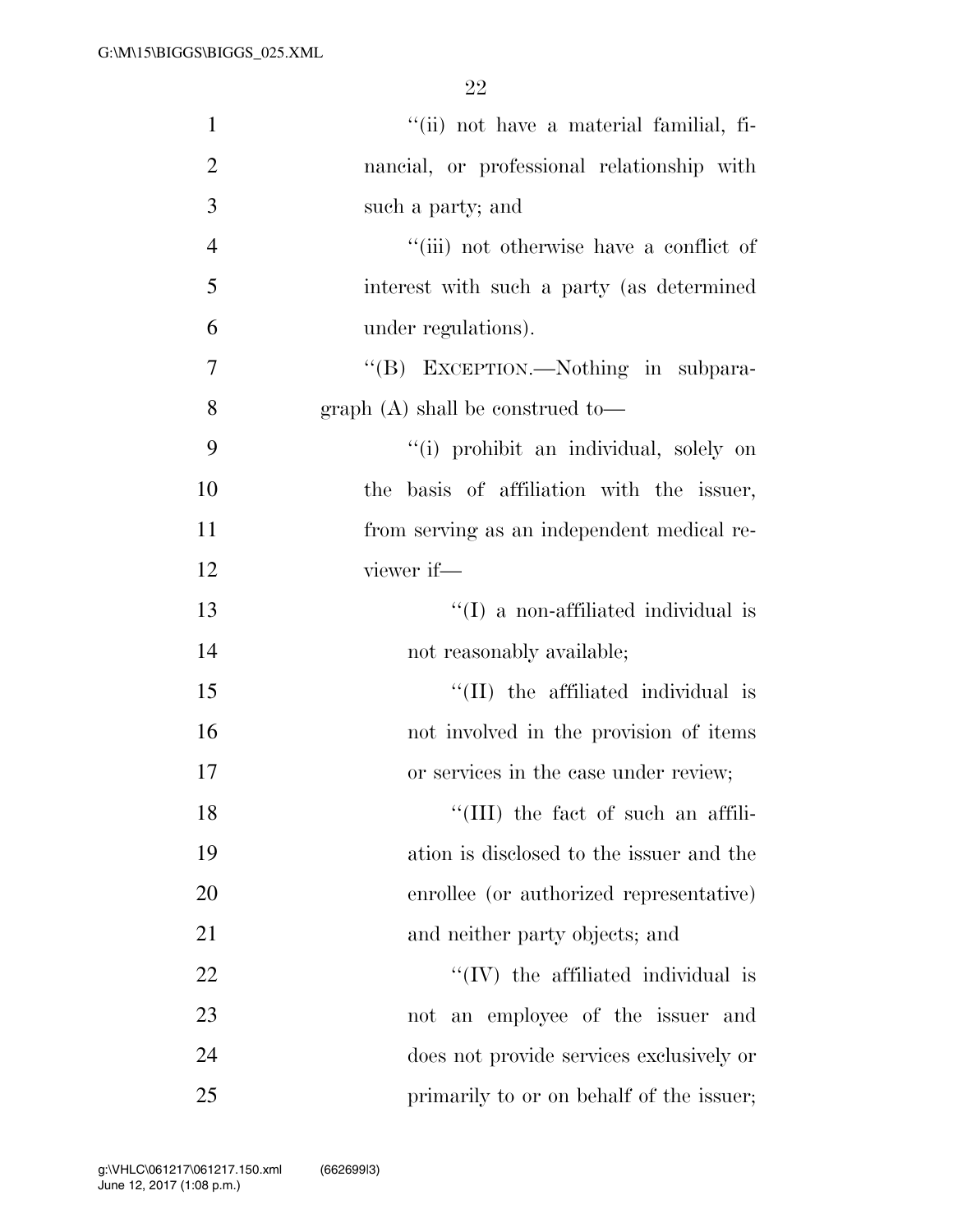| $\mathbf{1}$   | "(ii) prohibit an individual who has           |
|----------------|------------------------------------------------|
| $\overline{2}$ | staff privileges at the institution where the  |
| 3              | treatment involved takes place from serv-      |
| $\overline{4}$ | ing as an independent medical reviewer         |
| 5              | merely on the basis of such affiliation if     |
| 6              | the affiliation is disclosed to the issuer and |
| 7              | the enrollee (or authorized representative),   |
| 8              | and neither party objects; or                  |
| 9              | "(iii) prohibit receipt of compensation        |
| 10             | by an independent medical reviewer from        |
| 11             | an entity if the compensation is provided      |
| 12             | consistent with paragraph (6).                 |
| 13             | "(4) PRACTICING HEALTH CARE PROFESSIONAL       |
| 14             | IN SAME FIELD.-                                |
| 15             | "(A) IN GENERAL.—In a case involving           |
| 16             | treatment, or the provision of items or serv-  |
| 17             | ices-                                          |
| 18             | $``(i)$ by a physician, a reviewer shall be    |
| 19             | a practicing physician (allopathic or osteo-   |
| 20             | pathic) of the same or similar specialty, as   |
| 21             | a physician who, acting within the appro-      |
| 22             | priate scope of practice within the State in   |
| 23             | which the service is provided or rendered,     |
| 24             | typically treats the condition, makes the      |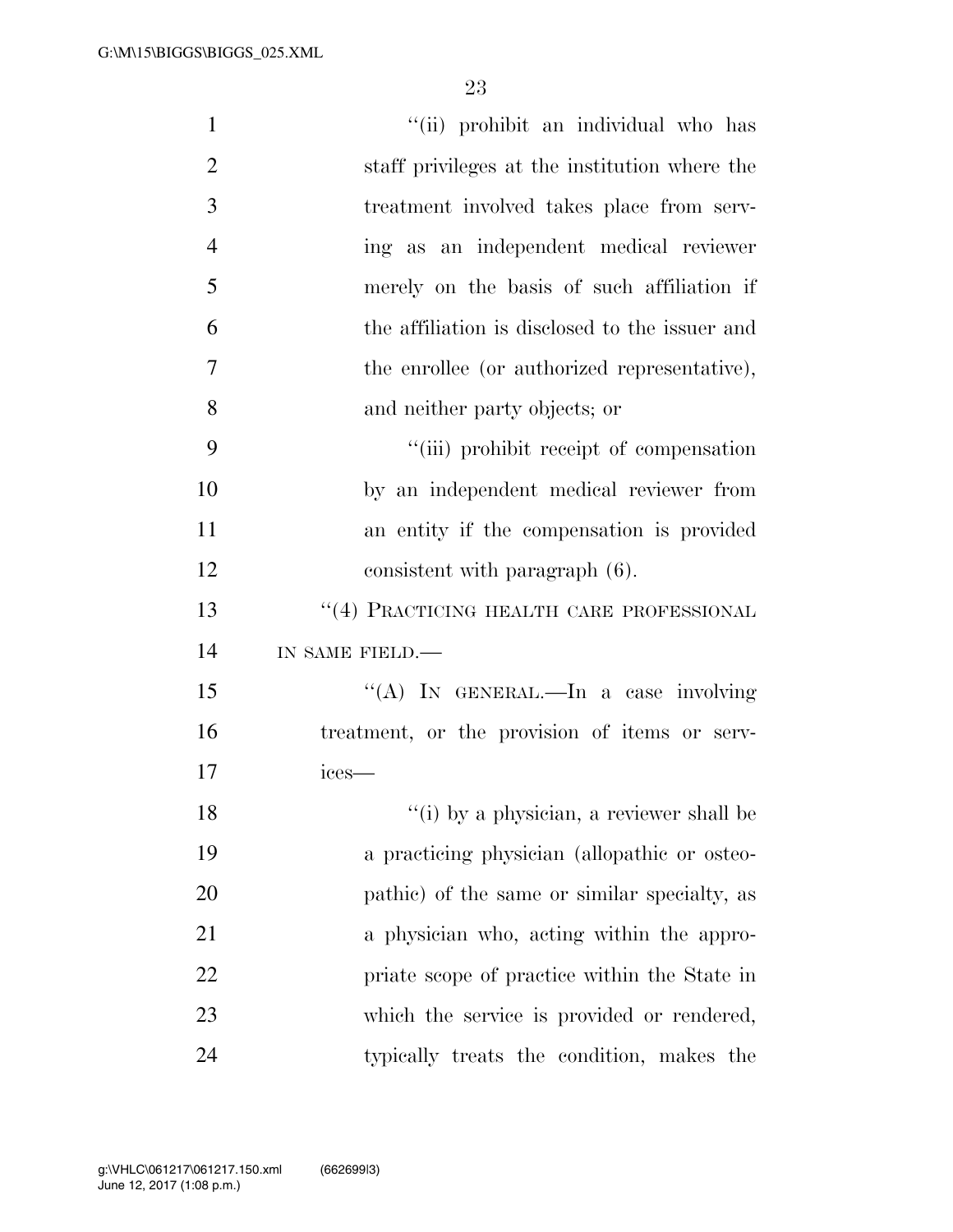diagnosis, or provides the type of treat-ment under review; or

3 ''(ii) by a non-physician health care professional, the reviewer, or at least 1 member of the review panel, shall be a practicing non-physician health care pro- fessional of the same or similar specialty as the non-physician health care profes- sional who, acting within the appropriate scope of practice within the State in which 11 the service is provided or rendered, typi- cally treats the condition, makes the diag- nosis, or provides the type of treatment under review.

15 "(B) PRACTICING DEFINED.—For pur- poses of this paragraph, the term 'practicing' means, with respect to an individual who is a physician or other health care professional, that the individual provides health care services to individual patients on average at least 2 days per week.

22  $(5)$  PEDIATRIC EXPERTISE.—In the case of an external review relating to a child, a reviewer shall have expertise under paragraph (2) in pediatrics.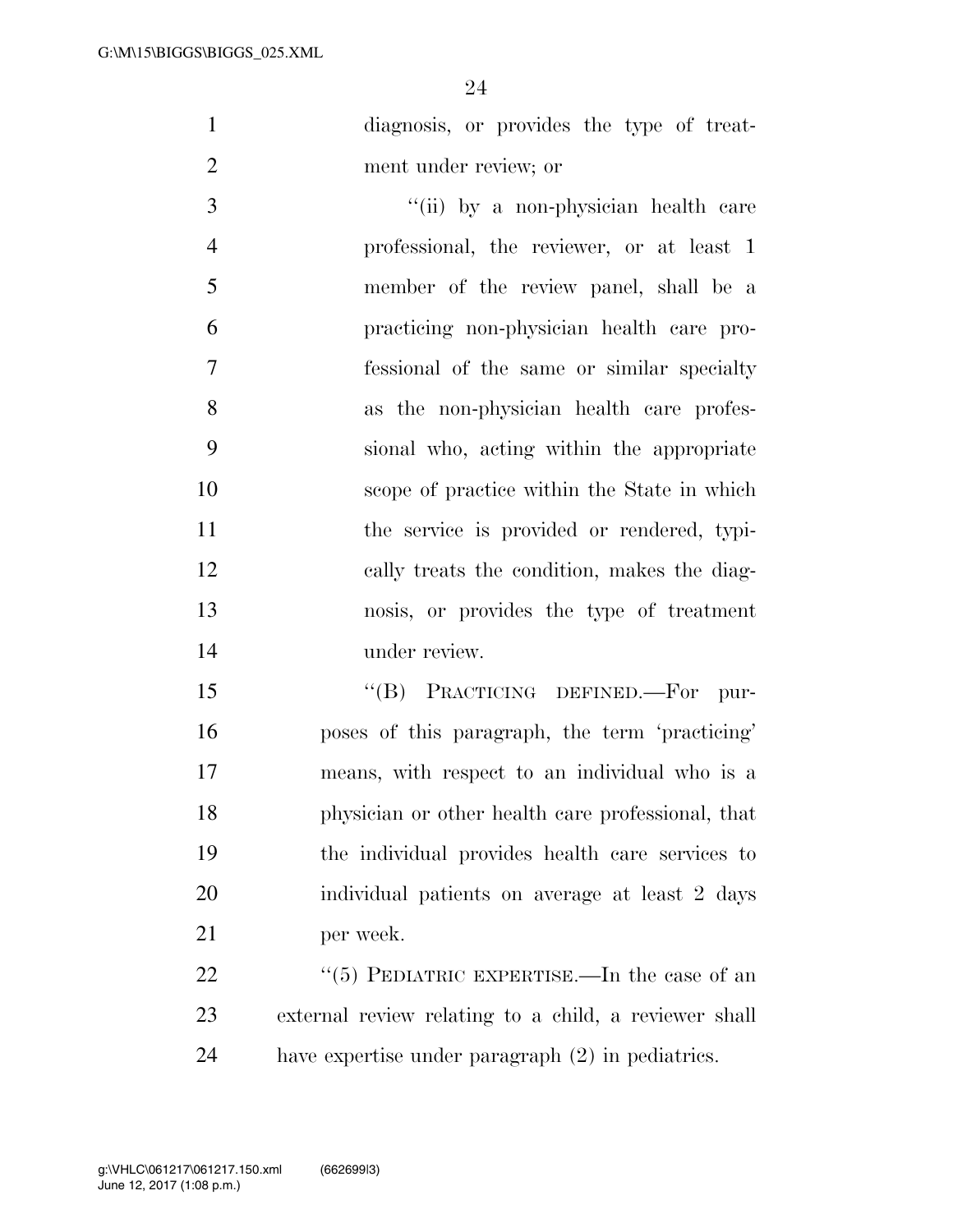| $\mathbf{1}$   | "(6) LIMITATIONS ON REVIEWER COMPENSA-                           |
|----------------|------------------------------------------------------------------|
| $\overline{2}$ | TION.—Compensation provided by the issuer to an                  |
| 3              | independent medical reviewer in connection with a                |
| $\overline{4}$ | review under this section shall—                                 |
| 5              | $\lq\lq$ not exceed a reasonable level; and                      |
| 6              | $\lq\lq (B)$ not be contingent on the decision ren-              |
| 7              | dered by the reviewer.                                           |
| 8              | "(7) RELATED PARTY DEFINED.—For purposes                         |
| 9              | of this section, the term 'related party' means, with            |
| 10             | respect to a denial of a claim under a coverage relat-           |
| 11             | ing to an enrollee, any of the following:                        |
| 12             | "(A) The issuer involved, or any fiduciary,                      |
| 13             | officer, director, or employee of the issuer.                    |
| 14             | $\lq\lq$ (B) The enrollee (or authorized represent-              |
| 15             | ative).                                                          |
| 16             | $\lq\lq$ <sup>c</sup> (C) The health care professional that pro- |
| 17             | vides the items or services involved in the de-                  |
| 18             | nial.                                                            |
| 19             | $\lq\lq$ (D) The institution at which the items or               |
| 20             | services (or treatment) involved in the denial                   |
| 21             | are provided.                                                    |
| 22             | " $(E)$ The manufacturer of any drug or                          |
| 23             | other item that is included in the items or serv-                |
| 24             | ices involved in the denial.                                     |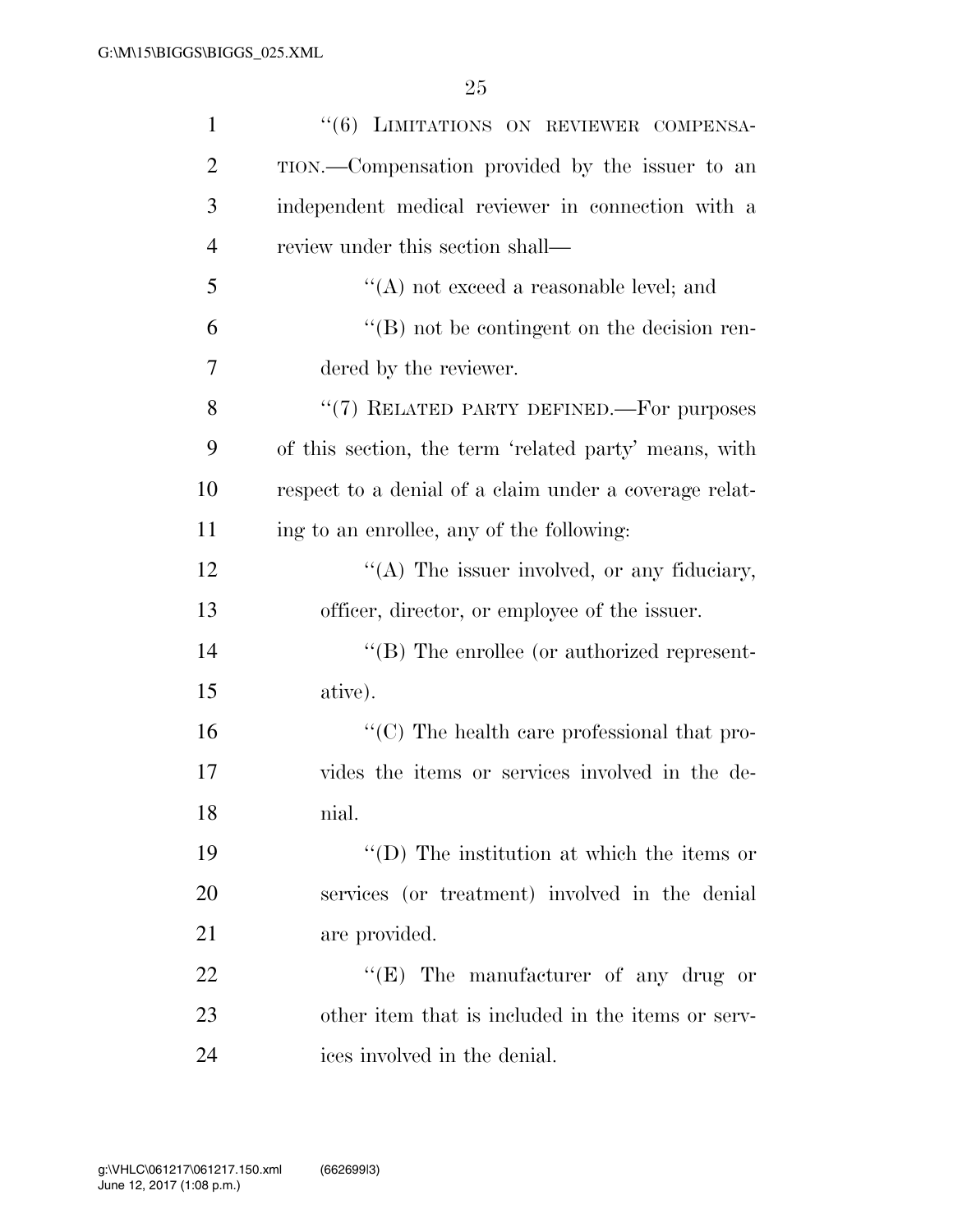| $\mathbf{1}$   | $\lq\lq(F)$ Any other party determined under                 |
|----------------|--------------------------------------------------------------|
| $\overline{2}$ | any regulations to have a substantial interest in            |
| 3              | the denial involved.                                         |
| $\overline{4}$ | "(8) DEFINITIONS.—For purposes of this sub-                  |
| 5              | section:                                                     |
| 6              | $\lq\lq$ ENROLLEE.—The term 'enrollee'                       |
| 7              | means, with respect to health insurance cov-                 |
| 8              | erage offered by a health insurance issuer, an               |
| 9              | individual enrolled with the issuer to receive               |
| 10             | such coverage.                                               |
| 11             | "(B) HEALTH CARE PROFESSIONAL.—The                           |
| 12             | term 'health care professional' means an indi-               |
| 13             | vidual who is licensed, accredited, or certified             |
| 14             | under State law to provide specified health care             |
| 15             | services and who is operating within the scope               |
| 16             | of such licensure, accreditation, or certification.          |
| 17             | "SEC. 2799. ENFORCEMENT.                                     |
| 18             | "(a) IN GENERAL.—Subject to subsection (b), with             |
| 19             | respect to specific individual health insurance coverage the |
| 20             | primary State for such coverage has sole jurisdiction to     |
| 21             | enforce the primary State's covered laws in the primary      |
| 22             | State and any secondary State.                               |
| 23             | "(b) SECONDARY STATE'S AUTHORITY.—Nothing in                 |
| 24             | subsection (a) shall be construed to affect the authority    |
|                |                                                              |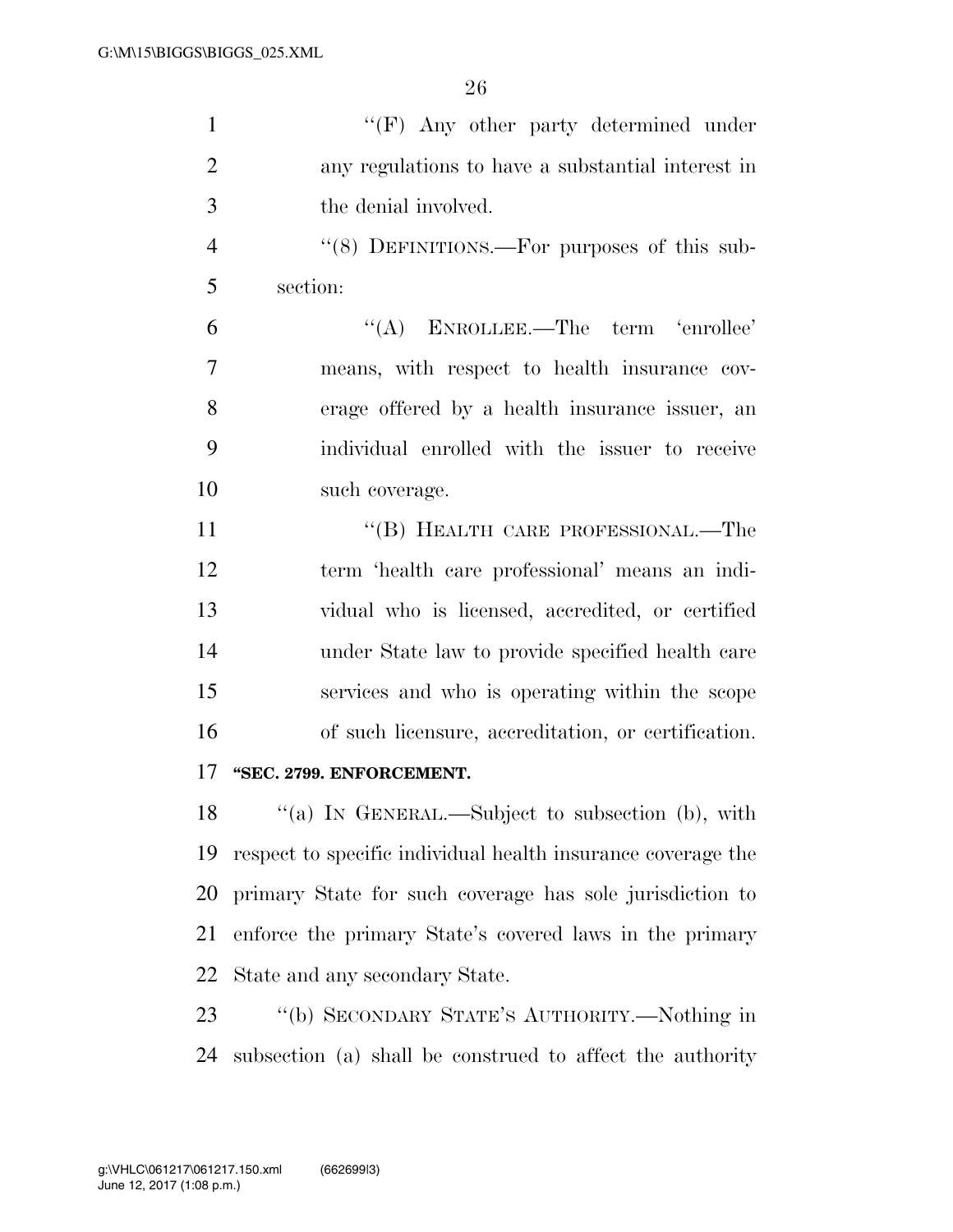of a secondary State to enforce its laws as set forth in 2 the exception specified in section  $2796(b)(1)$ .

 ''(c) COURT INTERPRETATION.—In reviewing action initiated by the applicable secondary State authority, the court of competent jurisdiction shall apply the covered laws of the primary State.

 ''(d) NOTICE OF COMPLIANCE FAILURE.—In the case of individual health insurance coverage offered in a sec- ondary State that fails to comply with the covered laws of the primary State, the applicable State authority of the secondary State may notify the applicable State authority of the primary State.''.

 (b) EFFECTIVE DATE.—The amendment made by subsection (a) shall apply to individual health insurance coverage offered, issued, or sold after the date that is one year after the date of the enactment of this Act.

(c) GAO ONGOING STUDY AND REPORTS.—

 (1) STUDY.—The Comptroller General of the United States shall conduct an ongoing study con- cerning the effect of the amendment made by sub-section (a) on—

 (A) the number of uninsured and under-in-sured;